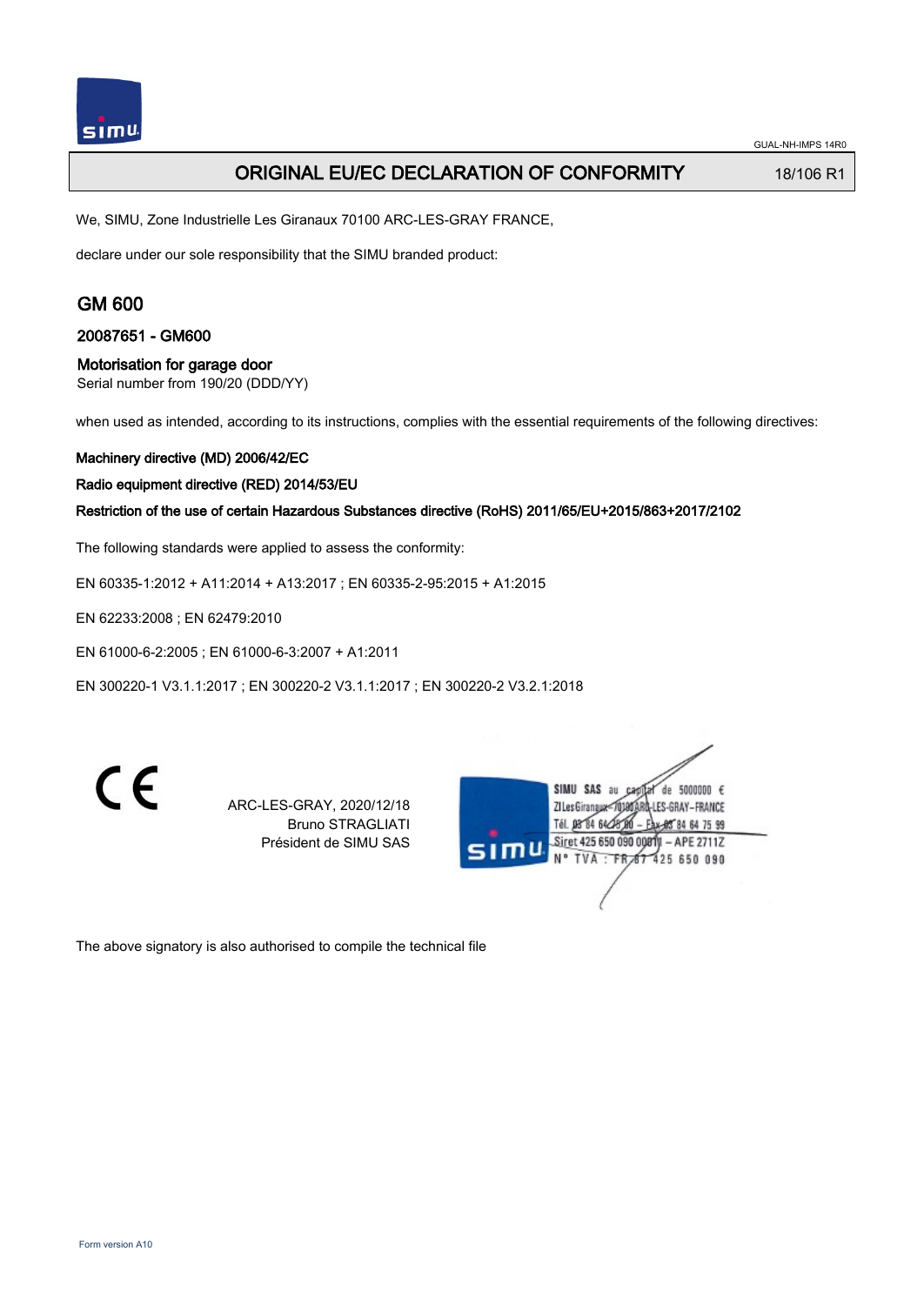

# ORIGINAL EU/EC DECLARATION OF CONFORMITY DECLARATION EU/CE DE CONFORMITE ORIGINALE

18/106 R1

We, SIMU, Zone Industrielle Les Giranaux 70100 ARC-LES-GRAY FRANCE, Nous,

declare under our sole responsibility that the SIMU branded product: declarons sous notre seule responsabilité que le produit de marque SIMU

# GM 600

### 20087651 - GM600

### Motorisation for garage door

Motorisations de porte de garage

Serial number from 190/20 (DDD/YY) Numéro de série à partir de

when used as intended, according to its instructions, complies with the essential requirements of the following directives: utilisé, selon l'usage prévu, comme décrit dans son manuel d'utilisation, est conforme aux exigences essentielles des directives suivantes

#### Machinery directive (MD) 2006/42/EC

Directive Machine 2006/42/EC

### Radio equipment directive (RED) 2014/53/EU

Directive sur les équipements radio 2014/53/EU

### Restriction of the use of certain Hazardous Substances directive (RoHS) 2011/65/EU+2015/863+2017/2102

Directive RoHS 2011/65/EU+2015/863+2017/2102

The following standards were applied to assess the conformity: Les normes de référence suivantes ont été appliquées pour évaluer la conformité

EN 60335‑1:2012 + A11:2014 + A13:2017 ; EN 60335‑2‑95:2015 + A1:2015

EN 62233:2008 ; EN 62479:2010

EN 61000‑6‑2:2005 ; EN 61000‑6‑3:2007 + A1:2011

EN 300220‑1 V3.1.1:2017 ; EN 300220‑2 V3.1.1:2017 ; EN 300220‑2 V3.2.1:2018

 $\epsilon$ 

ARC-LES-GRAY, 2020/12/18 Bruno STRAGLIATI Président de SIMU SAS

de 5000000  $\epsilon$ **ZILesGiranaua** ES-GRAY-FRANCE 84 64 75 99 Siret 425 650 090 00811  $-$  APE 2711Z 425 650 090 **TVA** 

The above signatory is also authorised to compile the technical file La personne signataire ci-dessus est aussi celle autorisée à constituer le dossier technique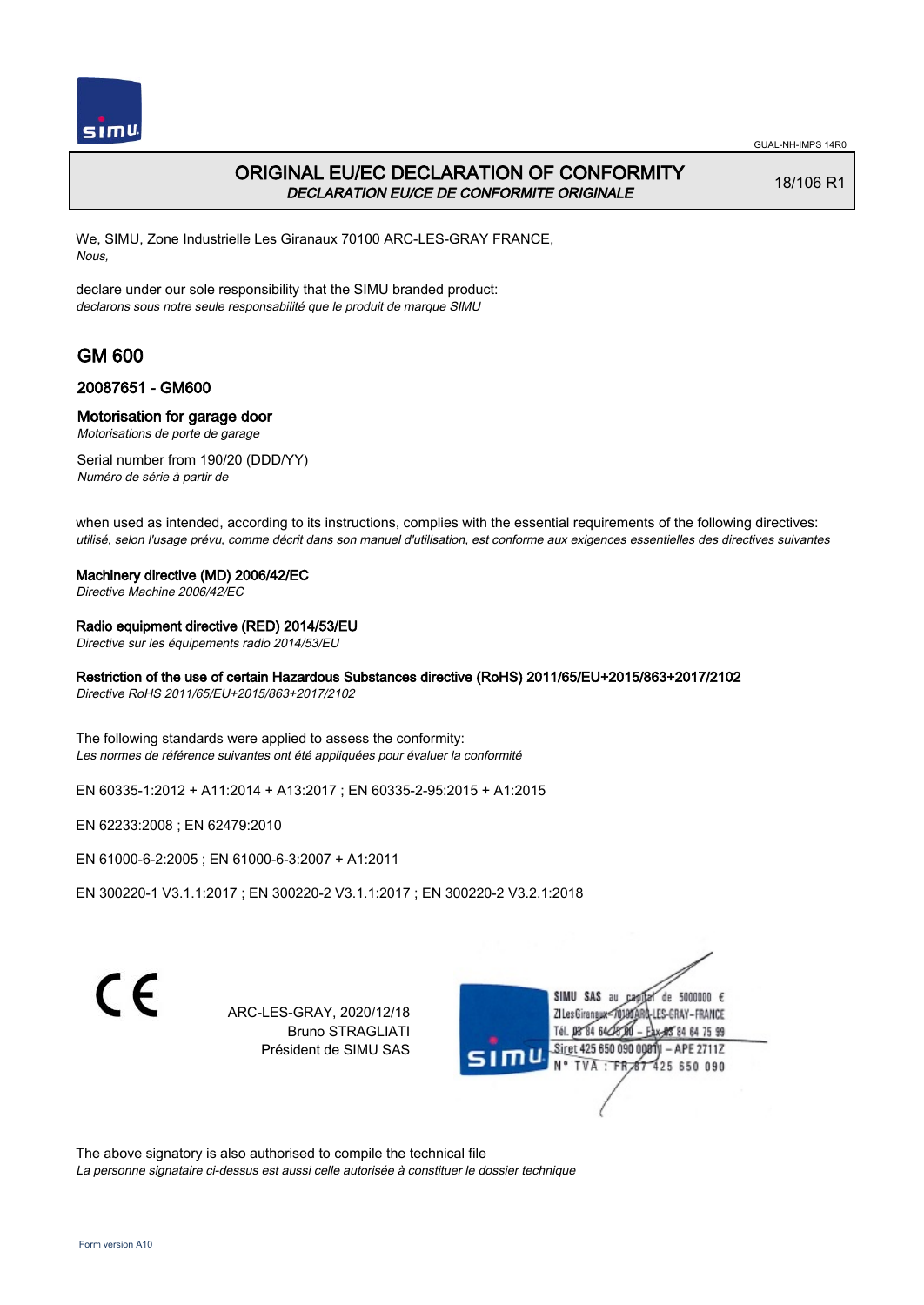

## ORIGINAL EU/EC DECLARATION OF CONFORMITY ORIGINAL EU/EG-KONFORMITÄTSERKLÄRUNG

18/106 R1

We, SIMU, Zone Industrielle Les Giranaux 70100 ARC-LES-GRAY FRANCE, Wir,

declare under our sole responsibility that the SIMU branded product: erklären unter unserer alleinigen Verantwortung, dass das mit der Marke SIMU versehene Produkt

# GM 600

### 20087651 - GM600

### Motorisation for garage door

Motorisierung für ein Garagentor

Serial number from 190/20 (DDD/YY) Seriennummer ab

when used as intended, according to its instructions, complies with the essential requirements of the following directives: den einschlägigen Bestimmungen der folgenden Richtlinien entspricht, wenn es nach den Anweisungen des Herstellers bestimmungsgemäß verwendet wird

### Machinery directive (MD) 2006/42/EC

Maschinenrichtlinie 2006/42/EC

### Radio equipment directive (RED) 2014/53/EU

Funkanlagen-Richtlinie 2014/53/EU

### Restriction of the use of certain Hazardous Substances directive (RoHS) 2011/65/EU+2015/863+2017/2102

RoHS-Richtlinie 2011/65/EU+2015/863+2017/2102

The following standards were applied to assess the conformity: Die Konformität wird durch die Einhaltung folgender Normen nachgewiesen

EN 60335‑1:2012 + A11:2014 + A13:2017 ; EN 60335‑2‑95:2015 + A1:2015

EN 62233:2008 ; EN 62479:2010

EN 61000‑6‑2:2005 ; EN 61000‑6‑3:2007 + A1:2011

EN 300220‑1 V3.1.1:2017 ; EN 300220‑2 V3.1.1:2017 ; EN 300220‑2 V3.2.1:2018

C F

ARC-LES-GRAY, 2020/12/18 Bruno STRAGLIATI Président de SIMU SAS



The above signatory is also authorised to compile the technical file

Die oben genannte Person ist auch bevollmächtigt, die relevanten technischen Unterlagen zusammenzustellen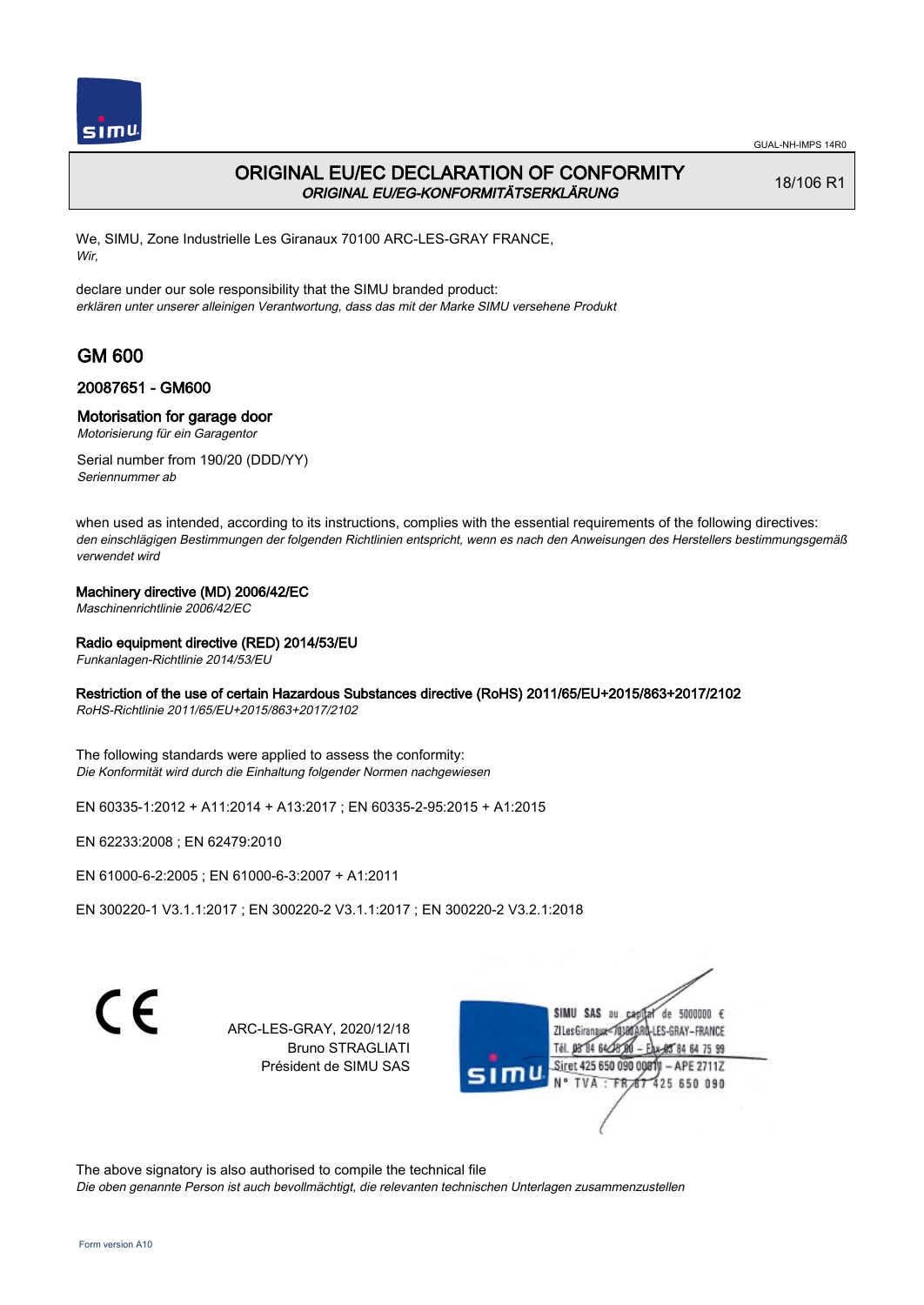

## ORIGINAL EU/EC DECLARATION OF CONFORMITY DECLARACIÓN UE/CE DE CONFORMIDAD ORIGINAL

18/106 R1

We, SIMU, Zone Industrielle Les Giranaux 70100 ARC-LES-GRAY FRANCE, Nosotros,

declare under our sole responsibility that the SIMU branded product: declaramos bajo nuestra única responsabilidad, que los productos de la marca SIMU

# GM 600

### 20087651 - GM600

#### Motorisation for garage door

motorización de puerta de garaje

Serial number from 190/20 (DDD/YY) número de serie a partir de

when used as intended, according to its instructions, complies with the essential requirements of the following directives: cuando se utilizan según el uso previsto, de conformidad con sus instrucciones, cumplen con los requisitos esenciales de las siguientes directivas

#### Machinery directive (MD) 2006/42/EC

Directiva "Máquinas" 2006/42/EC

#### Radio equipment directive (RED) 2014/53/EU

Directiva equipos radioeléctricos 2014/53/EU

#### Restriction of the use of certain Hazardous Substances directive (RoHS) 2011/65/EU+2015/863+2017/2102

Directiva RoHS 2011/65/EU+2015/863+2017/2102

The following standards were applied to assess the conformity: Las siguientes normas de referencia han sido aplicadas para evaluar la conformidad

EN 60335‑1:2012 + A11:2014 + A13:2017 ; EN 60335‑2‑95:2015 + A1:2015

EN 62233:2008 ; EN 62479:2010

EN 61000‑6‑2:2005 ; EN 61000‑6‑3:2007 + A1:2011

EN 300220‑1 V3.1.1:2017 ; EN 300220‑2 V3.1.1:2017 ; EN 300220‑2 V3.2.1:2018

C F

ARC-LES-GRAY, 2020/12/18 Bruno STRAGLIATI Président de SIMU SAS



The above signatory is also authorised to compile the technical file

el firmante, anteriormente mencionado tambien esta facultado para elaborar el expediente tecnico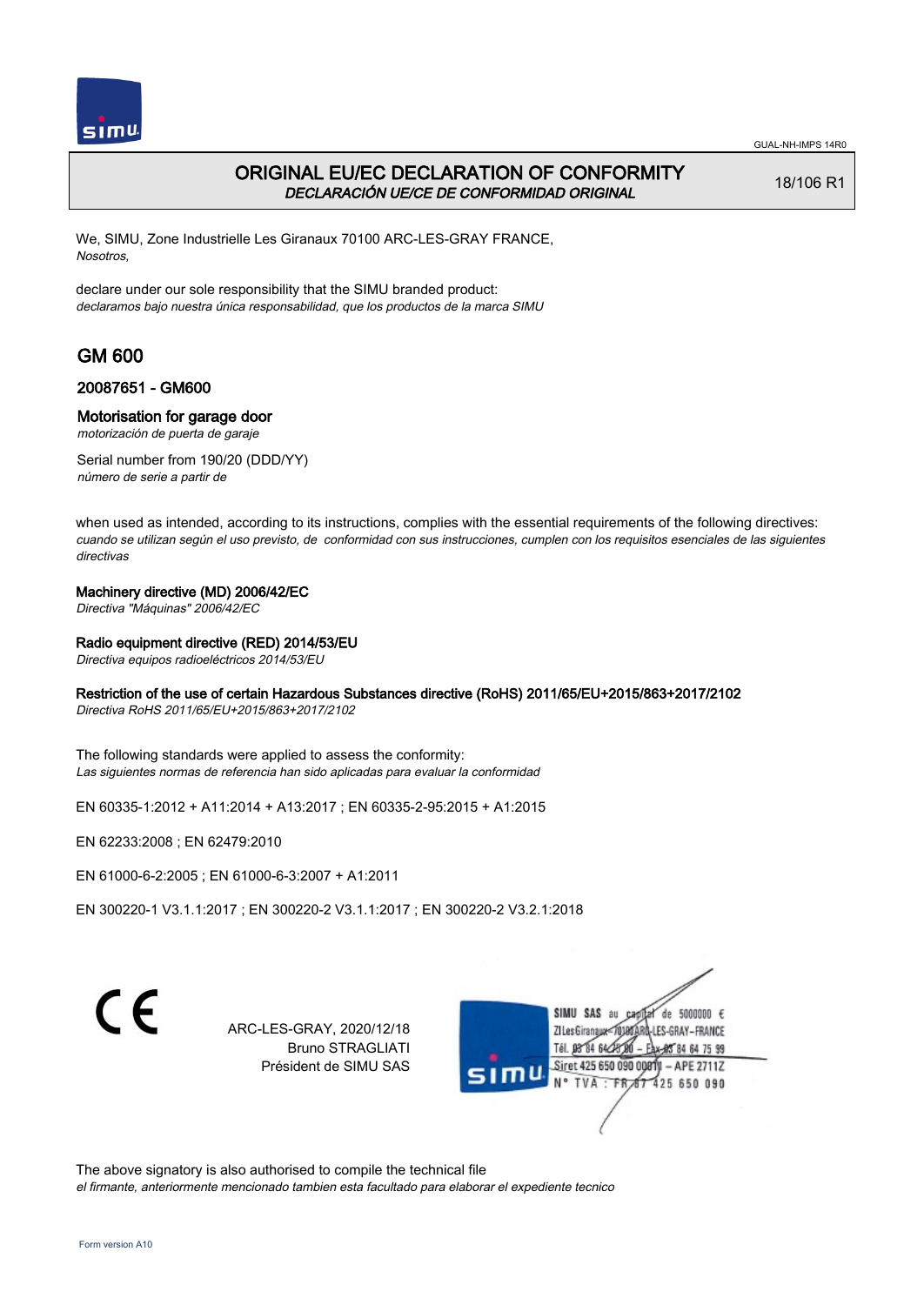

## ORIGINAL EU/EC DECLARATION OF CONFORMITY DICHIARAZIONE DI CONFORMITÀ UE/CE ORIGINALE

18/106 R1

We, SIMU, Zone Industrielle Les Giranaux 70100 ARC-LES-GRAY FRANCE, Noi,

declare under our sole responsibility that the SIMU branded product: dichiariamo sotto la nostra esclusiva responsabilità che l'appareccho di marca SIMU

# GM 600

### 20087651 - GM600

#### Motorisation for garage door

Motorizzazione di porta di garage

Serial number from 190/20 (DDD/YY) Numero di serie a partire da

when used as intended, according to its instructions, complies with the essential requirements of the following directives: se utilizzato secondo l'uso previsto, come descritto nel suo manuale d'istruzioni, è conforme ai requisiti essenziali delle seguenti Direttive

#### Machinery directive (MD) 2006/42/EC

Direttiva Macchine 2006/42/EC

#### Radio equipment directive (RED) 2014/53/EU

Direttiva apparecchiature radio 2014/53/EU

### Restriction of the use of certain Hazardous Substances directive (RoHS) 2011/65/EU+2015/863+2017/2102

Direttiva RoHS 2011/65/EU+2015/863+2017/2102

The following standards were applied to assess the conformity: I seguenti standard di riferimento sono stati applicati per ottenere la conformità

EN 60335‑1:2012 + A11:2014 + A13:2017 ; EN 60335‑2‑95:2015 + A1:2015

EN 62233:2008 ; EN 62479:2010

EN 61000‑6‑2:2005 ; EN 61000‑6‑3:2007 + A1:2011

EN 300220‑1 V3.1.1:2017 ; EN 300220‑2 V3.1.1:2017 ; EN 300220‑2 V3.2.1:2018

 $\epsilon$ 

ARC-LES-GRAY, 2020/12/18 Bruno STRAGLIATI Président de SIMU SAS

de 5000000  $\epsilon$ **ZILesGiranaux** ES-GRAY-FRANCE 84 64 75 99 Siret 425 650 090 00811 - APE 2711Z 425 650 090

The above signatory is also authorised to compile the technical file Il firmatario è inoltre autorizzato a costituire il fascicolo tecnico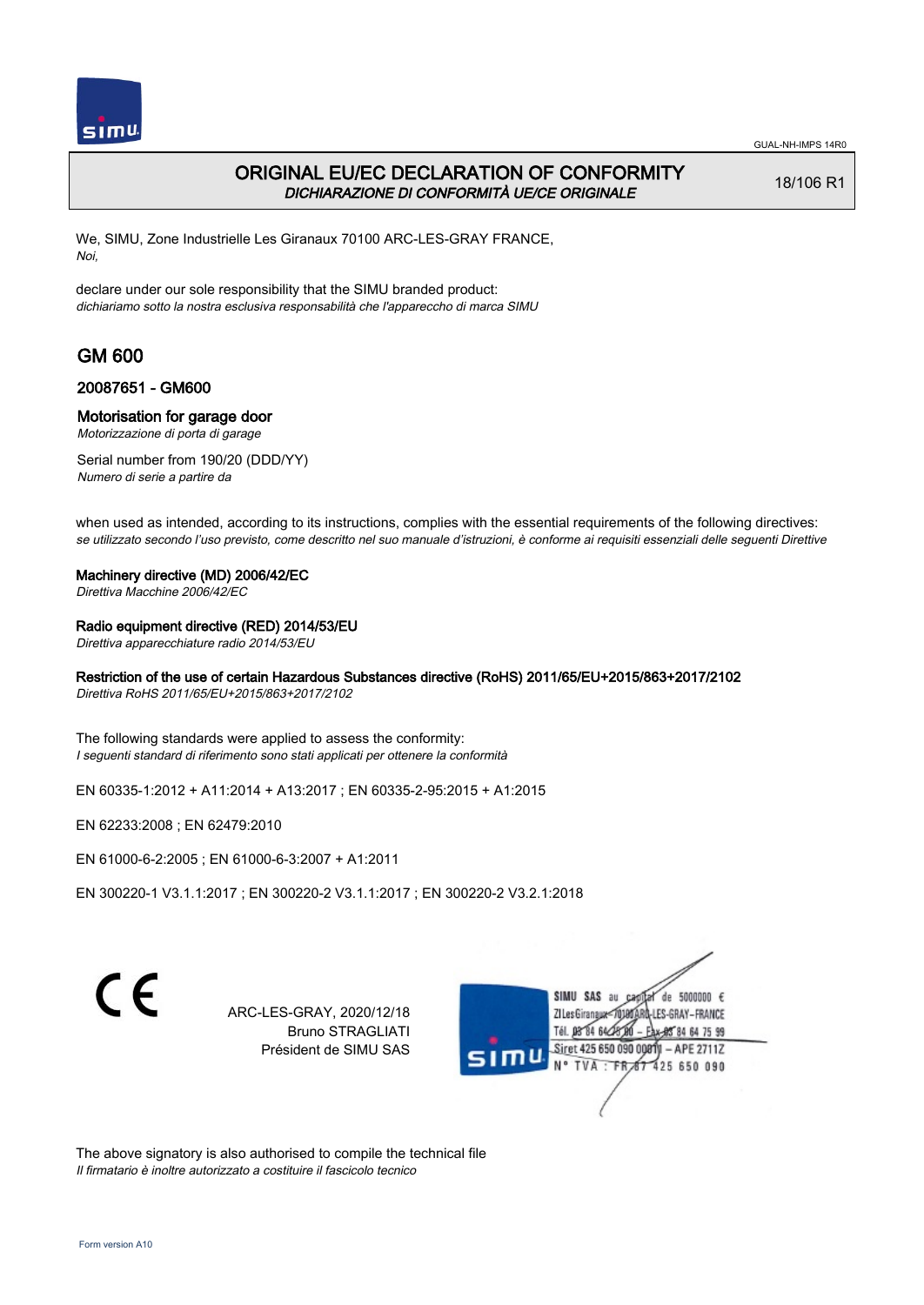

## ORIGINAL EU/EC DECLARATION OF CONFORMITY ОРИГИНАЛНА EU/EC ДЕКЛАРАЦИЯ ЗА СЪОТВЕТСТВИЕ

18/106 R1

We, SIMU, Zone Industrielle Les Giranaux 70100 ARC-LES-GRAY FRANCE, Ние,

declare under our sole responsibility that the SIMU branded product: декларираме на своя лична отговорност, че продукт с търговска марка SIMU

# GM 600

### 20087651 - GM600

#### Motorisation for garage door

Моторизация за гаражни врани

Serial number from 190/20 (DDD/YY) сериен номер от

when used as intended, according to its instructions, complies with the essential requirements of the following directives: когато се използва съобразно предназначението си и в съответствие с инструкциите е в съответствие с основните изисквания на следните директиви

#### Machinery directive (MD) 2006/42/EC

Машинна директива 2006/42/EC

#### Radio equipment directive (RED) 2014/53/EU

Директива за радио оборудване 2014/53/EU

### Restriction of the use of certain Hazardous Substances directive (RoHS) 2011/65/EU+2015/863+2017/2102

RoHS Директива относно ограничението на употребата на определени опасни вещества в електрическото и електронното оборудване 2011/65/EU+2015/863+2017/2102

The following standards were applied to assess the conformity: Следните референтни стандарти са приложени за оценяване на съответствието

EN 60335‑1:2012 + A11:2014 + A13:2017 ; EN 60335‑2‑95:2015 + A1:2015

EN 62233:2008 ; EN 62479:2010

EN 61000‑6‑2:2005 ; EN 61000‑6‑3:2007 + A1:2011

EN 300220‑1 V3.1.1:2017 ; EN 300220‑2 V3.1.1:2017 ; EN 300220‑2 V3.2.1:2018

C F

ARC-LES-GRAY, 2020/12/18 Bruno STRAGLIATI Président de SIMU SAS



The above signatory is also authorised to compile the technical file Гоеподписващия също е упълномощен да съставя техническо досие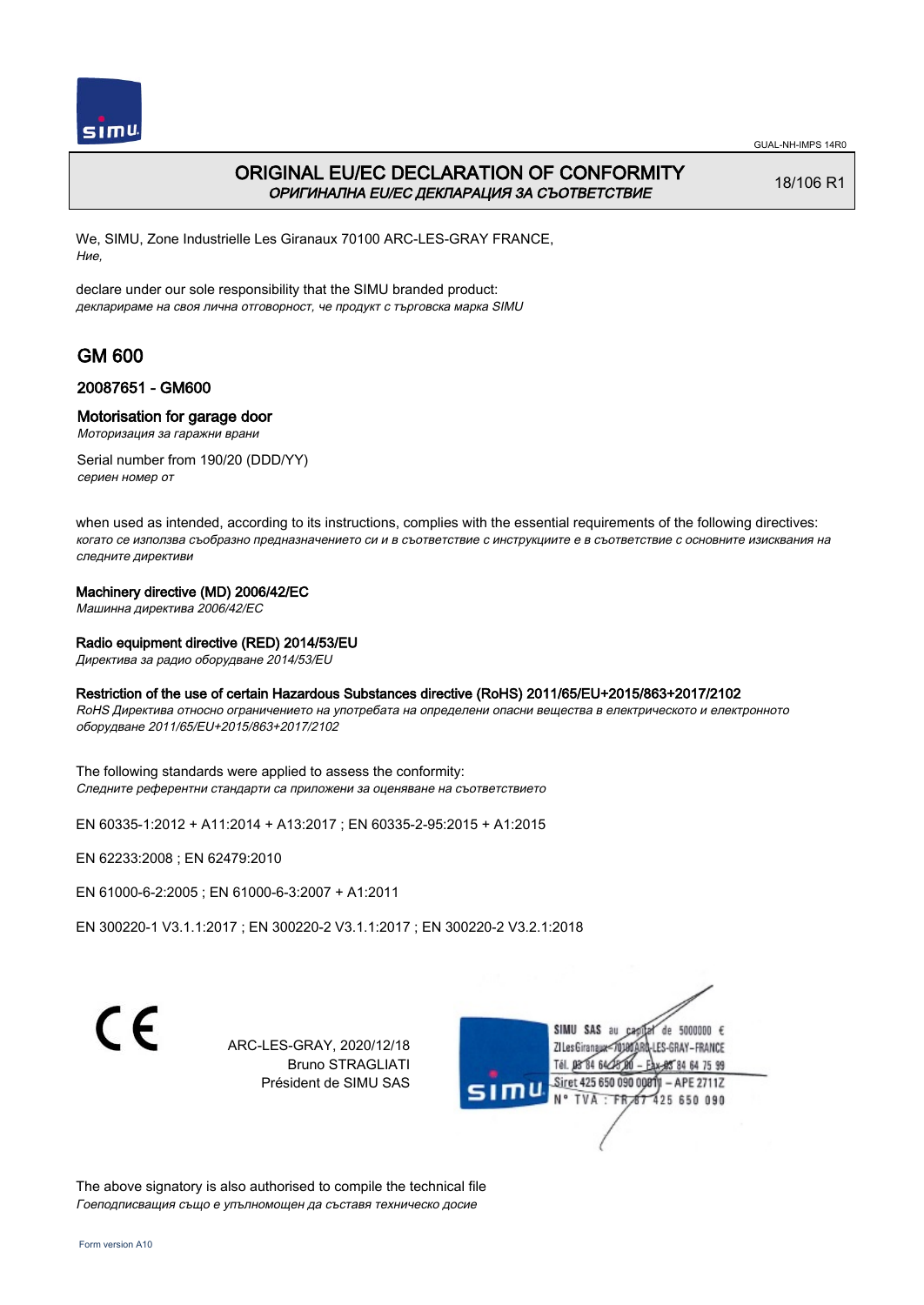

# ORIGINAL EU/EC DECLARATION OF CONFORMITY ORIGINÁLNÍ EU/ES PROHLÁŠENÍ O SHODĚ

18/106 R1

We, SIMU, Zone Industrielle Les Giranaux 70100 ARC-LES-GRAY FRANCE, My,

declare under our sole responsibility that the SIMU branded product: prohlašujeme na svou výlučnou odpovědnost, že výrobek značky SIMU

# GM 600

### 20087651 - GM600

### Motorisation for garage door

Pohon pro garážová vrata

Serial number from 190/20 (DDD/YY) Sériové číslo od

when used as intended, according to its instructions, complies with the essential requirements of the following directives: pokud je používán v souladu s účelem použití a s návodem, splňuje základní požadavky těchto směrnic

### Machinery directive (MD) 2006/42/EC

Směrnice o strojních zařízeních 2006/42/EC

#### Radio equipment directive (RED) 2014/53/EU

Směrnice o dodávání rádiových zařízení na trh 2014/53/EU

### Restriction of the use of certain Hazardous Substances directive (RoHS) 2011/65/EU+2015/863+2017/2102

Směrnice o omezení používání některých nebezpečných látek v elektrických a elektronických zařízeních 2011/65/EU+2015/863+2017/2102

The following standards were applied to assess the conformity: Pro posouzení shody byly použity následující normy

EN 60335‑1:2012 + A11:2014 + A13:2017 ; EN 60335‑2‑95:2015 + A1:2015

EN 62233:2008 ; EN 62479:2010

EN 61000‑6‑2:2005 ; EN 61000‑6‑3:2007 + A1:2011

EN 300220‑1 V3.1.1:2017 ; EN 300220‑2 V3.1.1:2017 ; EN 300220‑2 V3.2.1:2018

 $\epsilon$ 

ARC-LES-GRAY, 2020/12/18 Bruno STRAGLIATI Président de SIMU SAS

de 5000000  $\epsilon$ **ZILesGiranaua** ES-GRAY-FRANCE 84 64 75 99 Siret 425 650 090 00811  $-$  APE 2711Z 425 650 090

The above signatory is also authorised to compile the technical file Výše uvedená osoba je také osoba pověřená sestavením technické dokumentace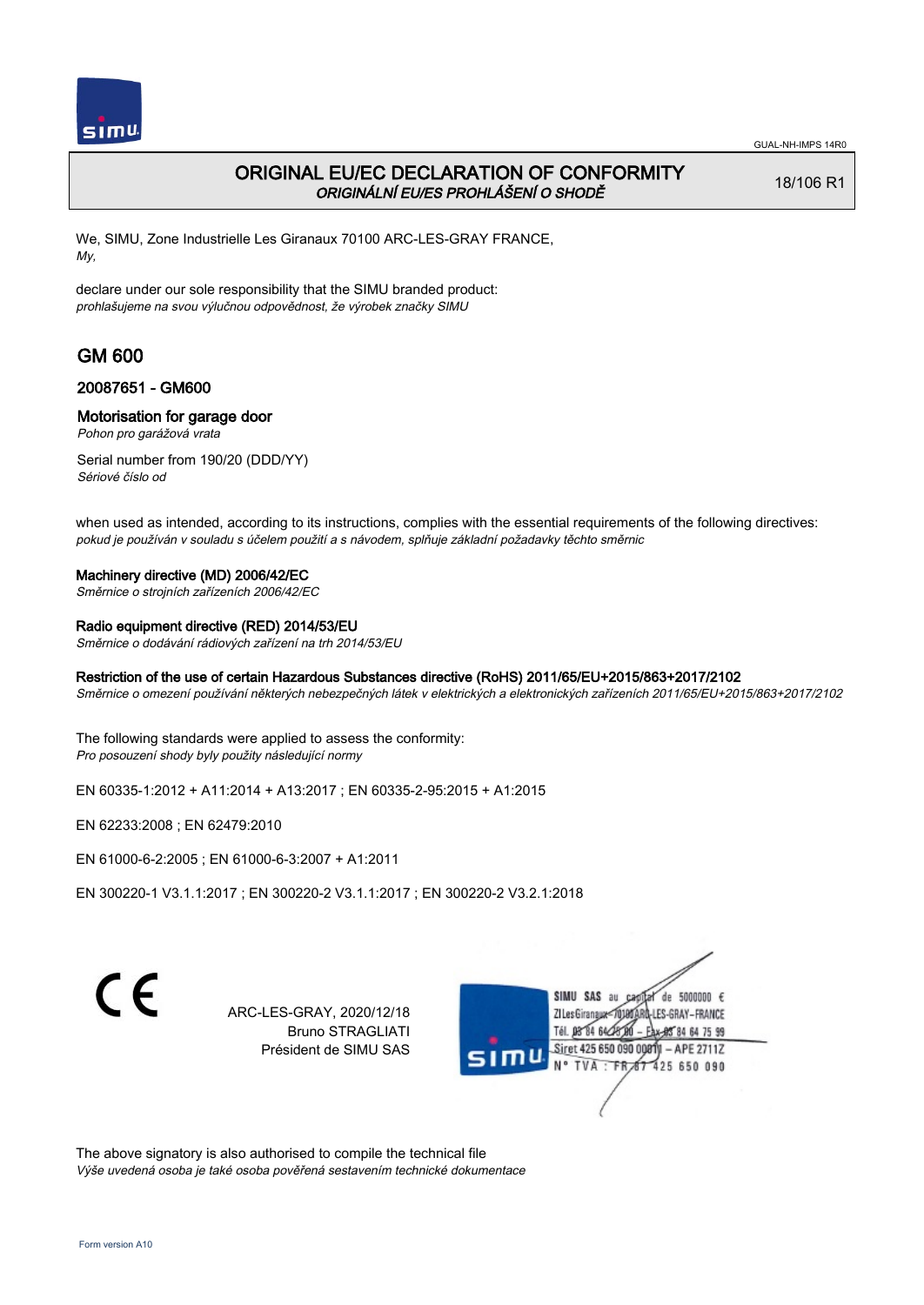

# ORIGINAL EU/EC DECLARATION OF CONFORMITY ORIGINAL EU/EF-OVERENSSTEMMELSESERKLÆRING

18/106 R1

We, SIMU, Zone Industrielle Les Giranaux 70100 ARC-LES-GRAY FRANCE, Vi,

declare under our sole responsibility that the SIMU branded product: erklærer som eneansvarlige, at SIMU mærkede produkter

# GM 600

### 20087651 - GM600

### Motorisation for garage door

Motorisering af garageporte

Serial number from 190/20 (DDD/YY) serienummer fra

when used as intended, according to its instructions, complies with the essential requirements of the following directives: når det anvendes efter hensigten, efter dennes instrukser, overholder kravene i følgende direktiver

### Machinery directive (MD) 2006/42/EC

Maskindirektivet 2006/42/EC

### Radio equipment directive (RED) 2014/53/EU

Radioudstyrsdirektivet 2014/53/EU

### Restriction of the use of certain Hazardous Substances directive (RoHS) 2011/65/EU+2015/863+2017/2102

RoHS direktiv 2011/65/EU+2015/863+2017/2102

The following standards were applied to assess the conformity: Referencestandarderne der følger blev anvendt til at vurdere overholdelsen

EN 60335‑1:2012 + A11:2014 + A13:2017 ; EN 60335‑2‑95:2015 + A1:2015

EN 62233:2008 ; EN 62479:2010

EN 61000‑6‑2:2005 ; EN 61000‑6‑3:2007 + A1:2011

EN 300220‑1 V3.1.1:2017 ; EN 300220‑2 V3.1.1:2017 ; EN 300220‑2 V3.2.1:2018

 $\epsilon$ 

ARC-LES-GRAY, 2020/12/18 Bruno STRAGLIATI Président de SIMU SAS

de 5000000  $\epsilon$ **ZILesGiranaux** ES-GRAY-FRANCE 85 84 64 75 99 Siret 425 650 090 00811 - APE 2711Z 425 650 090

The above signatory is also authorised to compile the technical file Personen nævnt ovenfor er også godkendt til at udarbejde det tekniske dossier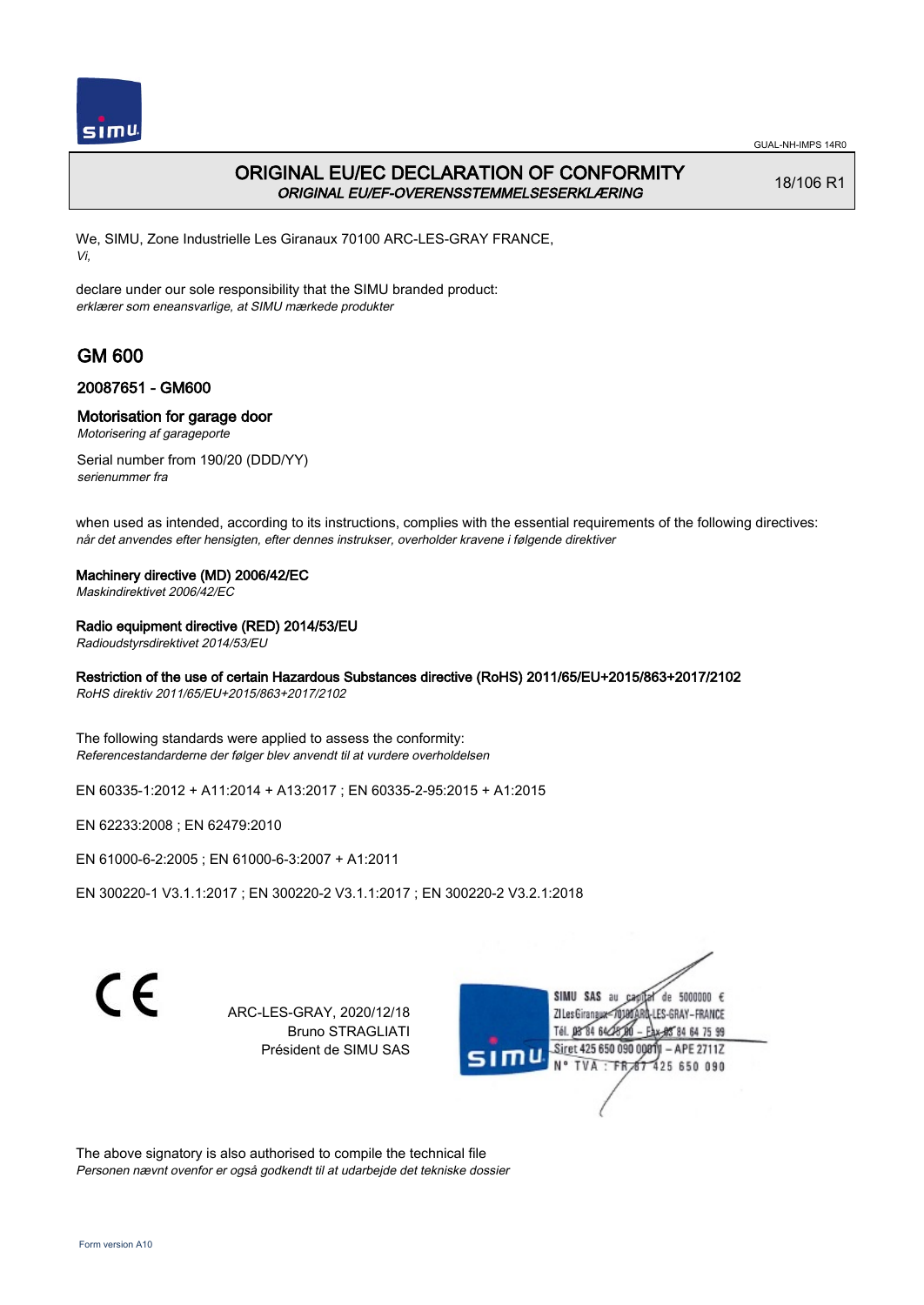

## ORIGINAL EU/EC DECLARATION OF CONFORMITY EL/EK VASTAVUSDEKLARATSIOON

18/106 R1

We, SIMU, Zone Industrielle Les Giranaux 70100 ARC-LES-GRAY FRANCE, Meie,

declare under our sole responsibility that the SIMU branded product: kinnitame kogu vastutusega, et SIMU kaubamärgiga tooted

# GM 600

#### 20087651 - GM600

#### Motorisation for garage door

Garaažiuste motoriseerimine

Serial number from 190/20 (DDD/YY) Seerianumber alates

when used as intended, according to its instructions, complies with the essential requirements of the following directives: kui kasutatakse eesmärgipäraselt ja juhiste kohaselt, vastavad käesoleva direktiivi põhinõuetele

#### Machinery directive (MD) 2006/42/EC

Masinate direktiiv 2006/42/EC

#### Radio equipment directive (RED) 2014/53/EU

Direktiiv raadioseadmete turul kättesaadavuse kohta 2014/53/EU

#### Restriction of the use of certain Hazardous Substances directive (RoHS) 2011/65/EU+2015/863+2017/2102

RoHs direktiiv ohtlike ainete kasutamise piirangute kohta elektri- ja elektroonikaseadmetes 2011/65/EU+2015/863+2017/2102

The following standards were applied to assess the conformity: Vastavusdeklaratsiooni hindamiseks kasutatakse järgmisi standardeid

EN 60335‑1:2012 + A11:2014 + A13:2017 ; EN 60335‑2‑95:2015 + A1:2015

EN 62233:2008 ; EN 62479:2010

EN 61000‑6‑2:2005 ; EN 61000‑6‑3:2007 + A1:2011

EN 300220‑1 V3.1.1:2017 ; EN 300220‑2 V3.1.1:2017 ; EN 300220‑2 V3.2.1:2018

 $\epsilon$ 

ARC-LES-GRAY, 2020/12/18 Bruno STRAGLIATI Président de SIMU SAS

de 5000000  $\epsilon$ **ZILes Giranaua** ES-GRAY-FRANCE 84 64 75 99 Siret 425 650 090 00811 - APE 2711Z 425 650 090

The above signatory is also authorised to compile the technical file Eelpool nimetatud isik on volitatud koostama tehnilist dokumentatsiooni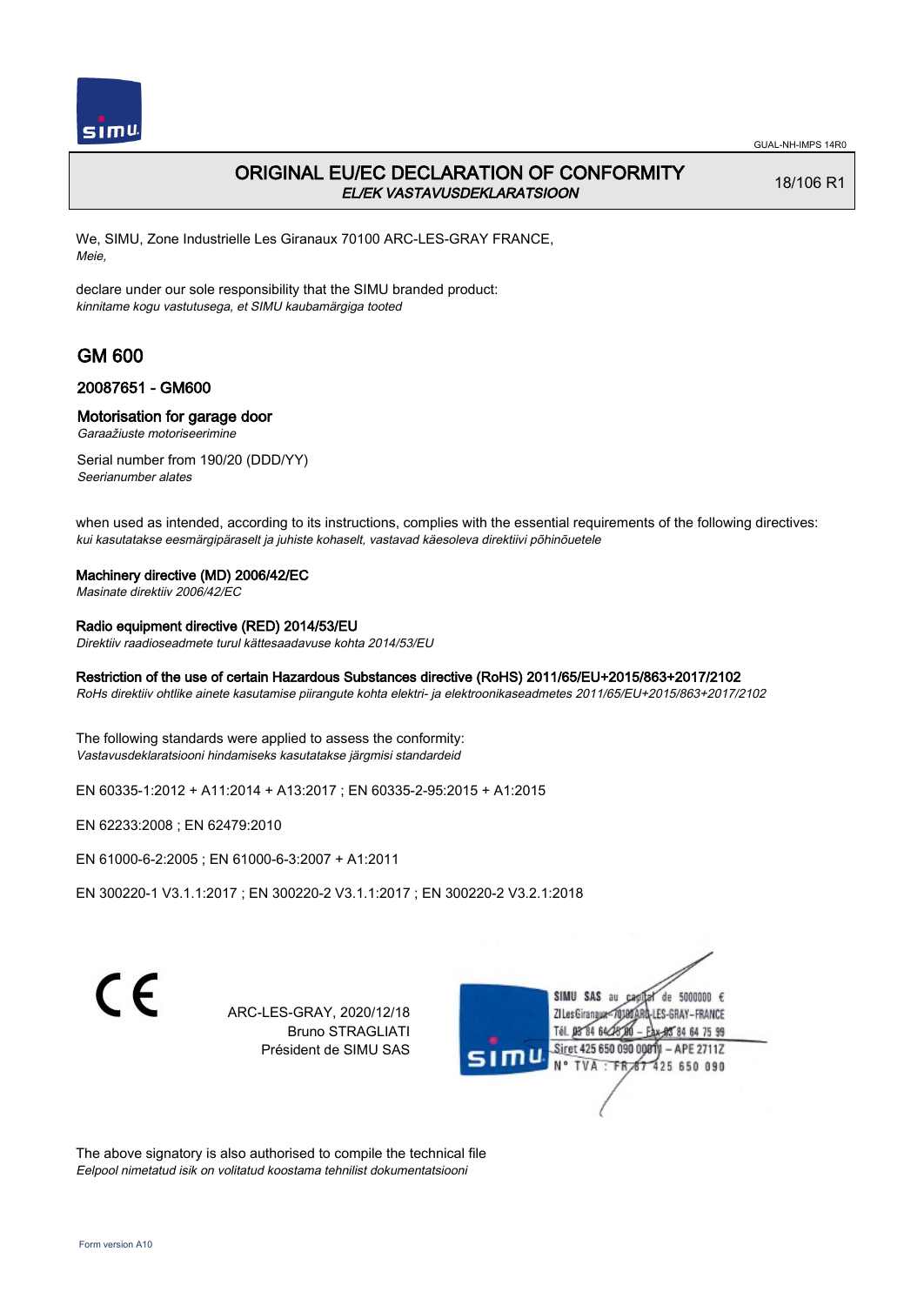

# ORIGINAL EU/EC DECLARATION OF CONFORMITY ALKUPERÄISET EU/EY-VAATIMUSTENMUKAISUUSVAKUUTUS

18/106 R1

We, SIMU, Zone Industrielle Les Giranaux 70100 ARC-LES-GRAY FRANCE, Me,

declare under our sole responsibility that the SIMU branded product: vakuutamme omalla vastuullamme, että SIMU merkkituote

# GM 600

### 20087651 - GM600

### Motorisation for garage door

Autotallin ovien motorisointi

Serial number from 190/20 (DDD/YY) sarjanumerot

when used as intended, according to its instructions, complies with the essential requirements of the following directives: kun käytettynä oikein ja sen ohjeiden mukaan, noudattaa seuraavien direktiivien olennaisia vaatimuksia

### Machinery directive (MD) 2006/42/EC

Konedirektiivin 2006/42/EC

### Radio equipment directive (RED) 2014/53/EU

Radiolaitteiden direktiivin 2014/53/EU

### Restriction of the use of certain Hazardous Substances directive (RoHS) 2011/65/EU+2015/863+2017/2102

RoHS direktiivin 2011/65/EU+2015/863+2017/2102

The following standards were applied to assess the conformity: Seuraavia viitestandardeja sovellettiin vaatimustenmukaisuusvakuutusta arvioitaessa

EN 60335‑1:2012 + A11:2014 + A13:2017 ; EN 60335‑2‑95:2015 + A1:2015

EN 62233:2008 ; EN 62479:2010

EN 61000‑6‑2:2005 ; EN 61000‑6‑3:2007 + A1:2011

EN 300220‑1 V3.1.1:2017 ; EN 300220‑2 V3.1.1:2017 ; EN 300220‑2 V3.2.1:2018

 $\epsilon$ 

ARC-LES-GRAY, 2020/12/18 Bruno STRAGLIATI Président de SIMU SAS

de 5000000  $\epsilon$ **ZILesGiranaux** ES-GRAY-FRANCE 584 64 75 99 Siret 425 650 090 00811 - APE 2711Z 425 650 090

The above signatory is also authorised to compile the technical file Yllä allekirjoittaja on myös valtuutettu kokoamaan teknisten tiedostojen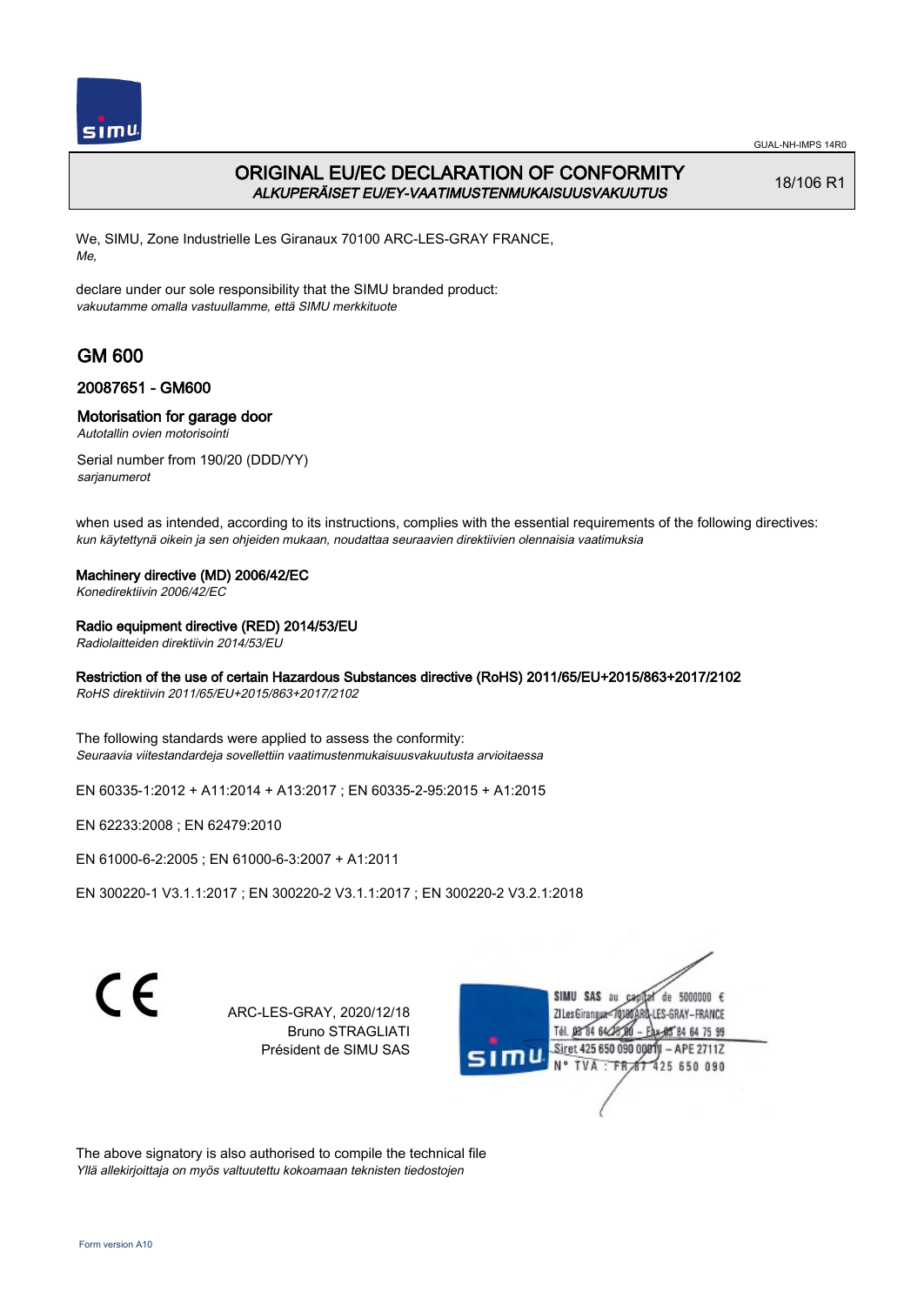

## ORIGINAL EU/EC DECLARATION OF CONFORMITY ΠΡΩΤΟΤΥΠΟ ΔΗΛΩΣΗ ΣΥΜΜΟΡΦΩΣΗΣ ΕΕ/EK

18/106 R1

We, SIMU, Zone Industrielle Les Giranaux 70100 ARC-LES-GRAY FRANCE, εμείς,

declare under our sole responsibility that the SIMU branded product: Δηλώνουμε αναλαμβάνοντας την αποκλειστική ευθύνη ότι το επώνυμο προϊόν SIMU

# GM 600

### 20087651 - GM600

#### Motorisation for garage door

Μηχανοκίνηση για γκαραζόπορτα

Serial number from 190/20 (DDD/YY) σειριακό αριθμό από

when used as intended, according to its instructions, complies with the essential requirements of the following directives: όταν χρησιμοποιείται όπως έχει προβλεφθεί, σύμφωνα με τις οδηγίες του, συμφωνεί με τις βασικές απαιτήσεις των ακόλουθων οδηγιών

#### Machinery directive (MD) 2006/42/EC

Οδηγία περι μηχανικού εξοπλισμού 2006/42/EC

#### Radio equipment directive (RED) 2014/53/EU

Οδηγία ραδιοεξοπλισμού 2014/53/EU

### Restriction of the use of certain Hazardous Substances directive (RoHS) 2011/65/EU+2015/863+2017/2102

Οδηγίας RoHS 2011/65/EU+2015/863+2017/2102

The following standards were applied to assess the conformity: Τα πρότυπα αναφοράς που ακολουθούν εφαρμόστηκαν με σκοπό την αξιολόγηση της συμμόρφωσης

EN 60335‑1:2012 + A11:2014 + A13:2017 ; EN 60335‑2‑95:2015 + A1:2015

EN 62233:2008 ; EN 62479:2010

EN 61000‑6‑2:2005 ; EN 61000‑6‑3:2007 + A1:2011

EN 300220‑1 V3.1.1:2017 ; EN 300220‑2 V3.1.1:2017 ; EN 300220‑2 V3.2.1:2018

C F

ARC-LES-GRAY, 2020/12/18 Bruno STRAGLIATI Président de SIMU SAS

de 5000000  $\epsilon$ **ZI Les Giranaux** ES-GRAY-FRANCE Tél. 08 84 64 24 85 84 64 75 99 Siret 425 650 090 00811 - APE 2711Z 425 650 090

The above signatory is also authorised to compile the technical file

Το πρόσωπο που αναφέρεται παραπάνω είναι επίσης εξουσιοδοτημένο να καταρτίσει τον τεχνικό φάκελο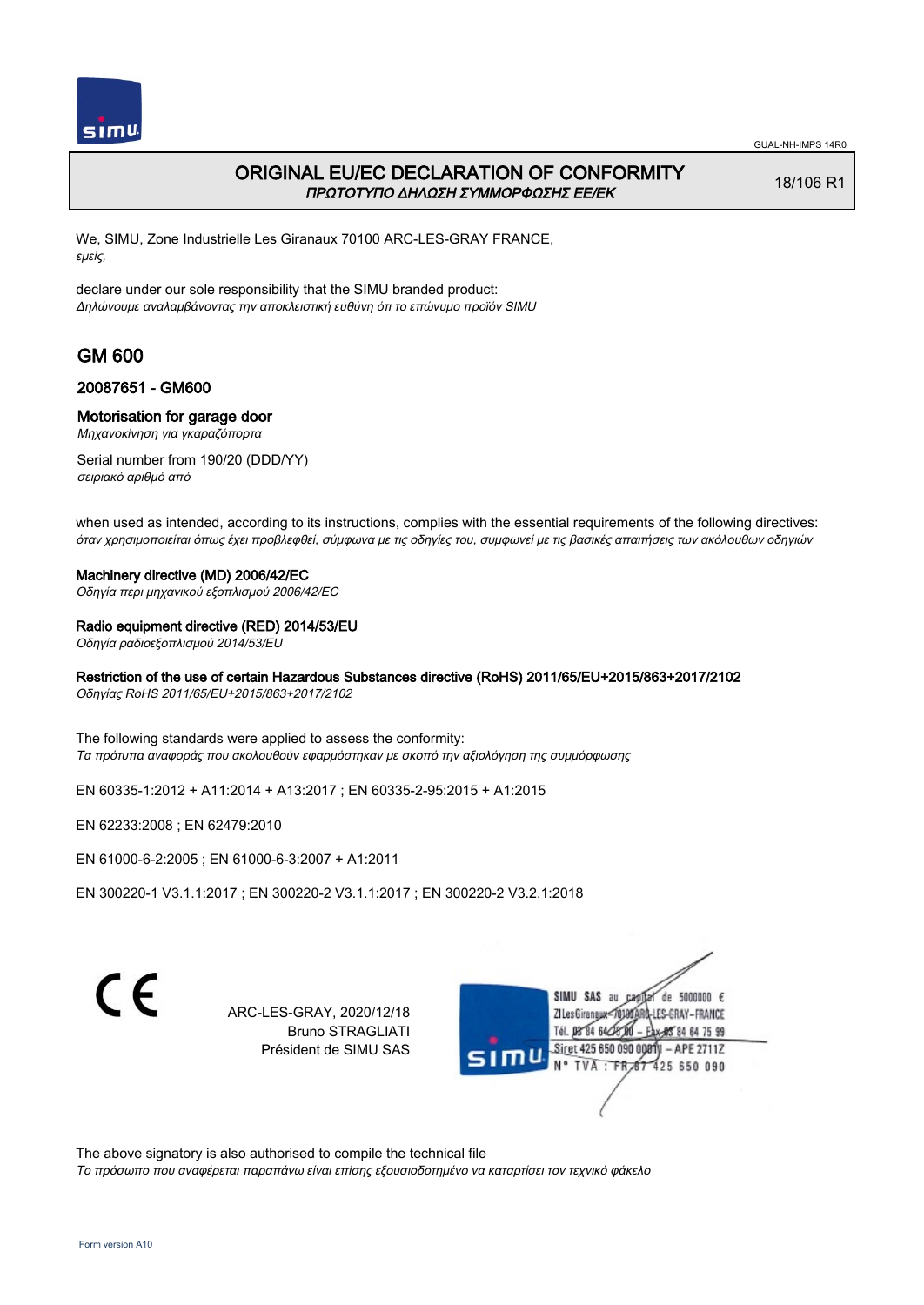

# ORIGINAL EU/EC DECLARATION OF CONFORMITY ORGINALNA EU/EC DEKLARACIJA O USKLAĐENOSTI

18/106 R1

We, SIMU, Zone Industrielle Les Giranaux 70100 ARC-LES-GRAY FRANCE, Mi,

declare under our sole responsibility that the SIMU branded product: izjavljujemo pod punom odgovornošču da je proizvod marke SIMU

# GM 600

### 20087651 - GM600

### Motorisation for garage door

Motorizacija garažnih vrata

Serial number from 190/20 (DDD/YY) Serijski broj iz

when used as intended, according to its instructions, complies with the essential requirements of the following directives: ako se upotrebljava prema namjeni, prema važećim uputama, usklađen sa prijeko potrebnim zahtijevima slijedećih direktiva

#### Machinery directive (MD) 2006/42/EC

Direktiva o strojevima 2006/42/EC

### Radio equipment directive (RED) 2014/53/EU

Direktiva za radijsku opremu 2014/53/EU

### Restriction of the use of certain Hazardous Substances directive (RoHS) 2011/65/EU+2015/863+2017/2102

Direktiva RoHS 2011/65/EU+2015/863+2017/2102

The following standards were applied to assess the conformity: Slijedeće reference standarda se primjenjuju da se odredi usklađenost

EN 60335‑1:2012 + A11:2014 + A13:2017 ; EN 60335‑2‑95:2015 + A1:2015

EN 62233:2008 ; EN 62479:2010

EN 61000‑6‑2:2005 ; EN 61000‑6‑3:2007 + A1:2011

EN 300220‑1 V3.1.1:2017 ; EN 300220‑2 V3.1.1:2017 ; EN 300220‑2 V3.2.1:2018

 $\epsilon$ 

ARC-LES-GRAY, 2020/12/18 Bruno STRAGLIATI Président de SIMU SAS

de 5000000  $\epsilon$ **ZILesGiranaux** ES-GRAY-FRANCE 85 84 64 75 99 Siret 425 650 090 00811 - APE 2711Z 425 650 090

The above signatory is also authorised to compile the technical file Gore navedeni potpisnik također je ovlašten za sastavljanje tehničkog dokumenta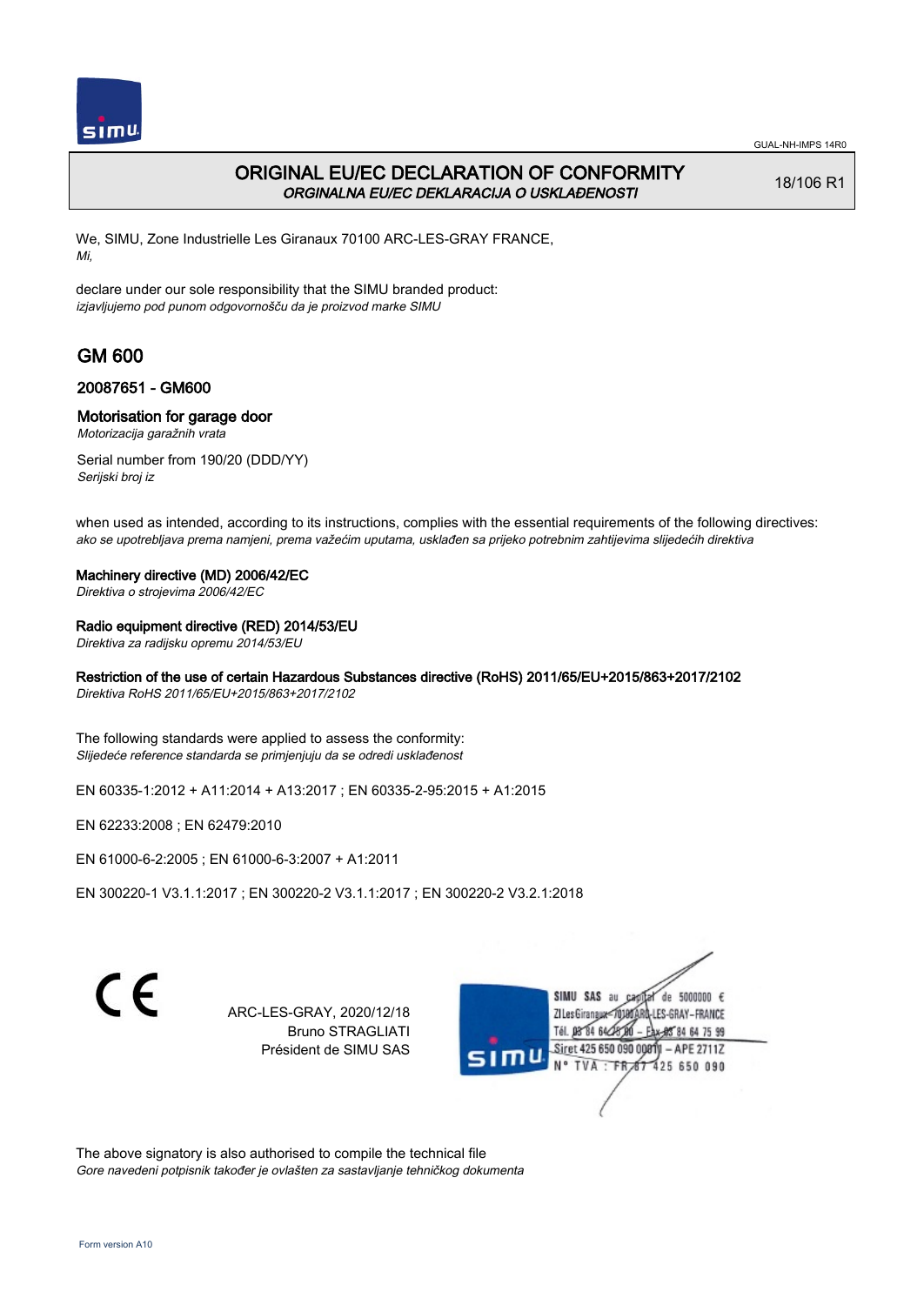

### ORIGINAL EU/EC DECLARATION OF CONFORMITY Eredeti EU/CE Megfelelőségi Nyilatkozat

18/106 R1

We, SIMU, Zone Industrielle Les Giranaux 70100 ARC-LES-GRAY FRANCE, Alulírott,

declare under our sole responsibility that the SIMU branded product: felelősségünk teljes tudatában kijelentjük, hogy a szóban forgó SIMU termék

# GM 600

### 20087651 - GM600

#### Motorisation for garage door

Garázskapuk motorizálása

Serial number from 190/20 (DDD/YY) Sorozatszámtól

when used as intended, according to its instructions, complies with the essential requirements of the following directives: megfelel, az alábbi irányelvekben megfogalmazott alapvető követelményeknek

### Machinery directive (MD) 2006/42/EC

Gépekre vonatkozó irányelv 2006/42/EC

### Radio equipment directive (RED) 2014/53/EU

A rádióberendezésekről szóló irányelv 2014/53/EU

### Restriction of the use of certain Hazardous Substances directive (RoHS) 2011/65/EU+2015/863+2017/2102

RoHS irányelv 2011/65/EU+2015/863+2017/2102

The following standards were applied to assess the conformity: A megfelelőség biztosításának érdekében az alábbi szabványok kerültek alkalmazásra

EN 60335‑1:2012 + A11:2014 + A13:2017 ; EN 60335‑2‑95:2015 + A1:2015

EN 62233:2008 ; EN 62479:2010

EN 61000‑6‑2:2005 ; EN 61000‑6‑3:2007 + A1:2011

EN 300220‑1 V3.1.1:2017 ; EN 300220‑2 V3.1.1:2017 ; EN 300220‑2 V3.2.1:2018

 $\epsilon$ 

ARC-LES-GRAY, 2020/12/18 Bruno STRAGLIATI Président de SIMU SAS

de 5000000  $\epsilon$ **ZILesGiranaua** ES-GRAY-FRANCE 84 64 75 99 Siret 425 650 090 00811 - APE 2711Z 425 650 090

The above signatory is also authorised to compile the technical file A fent említett aláíró is jogosult a műszaki dokumentáció összeállítására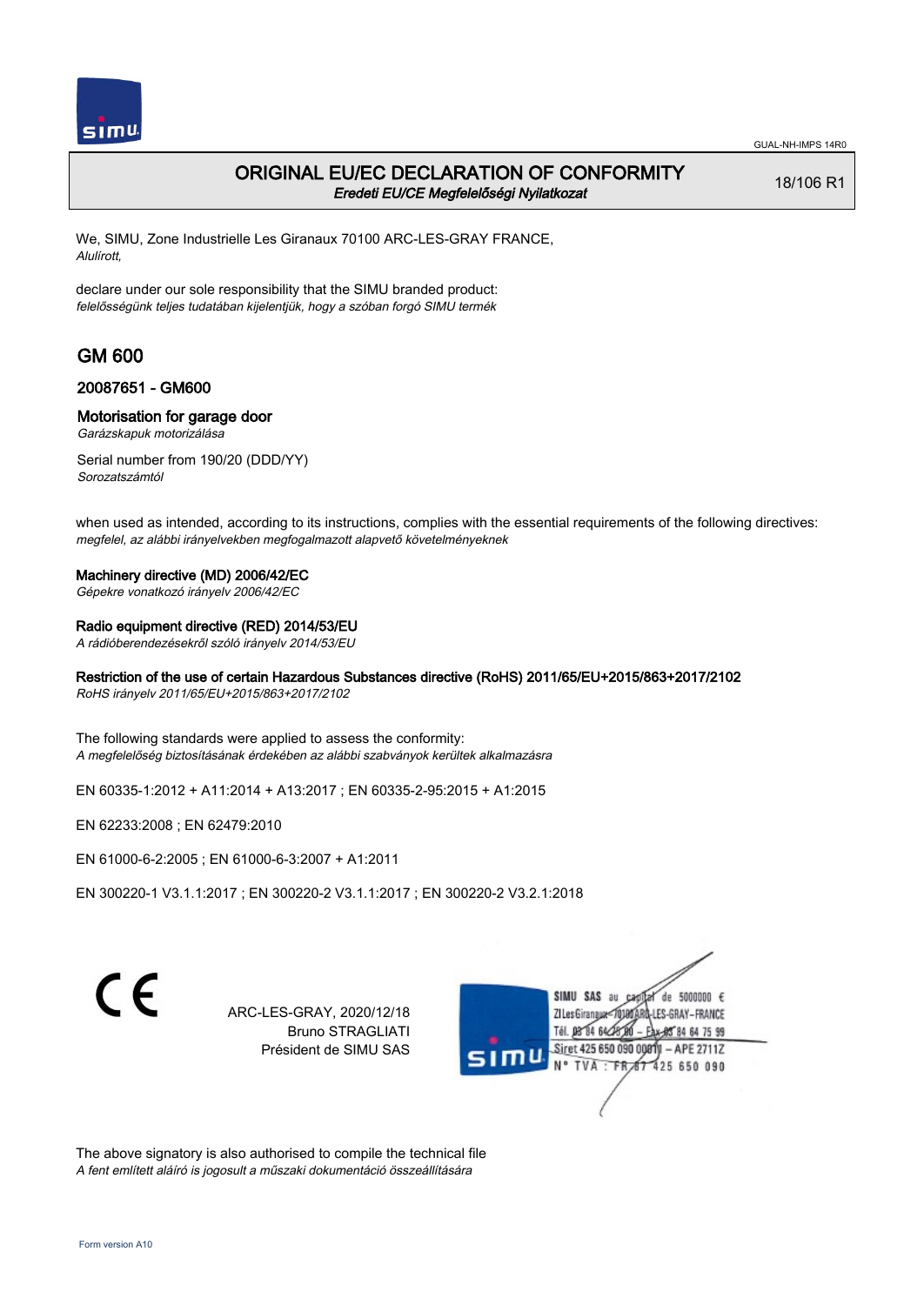

## ORIGINAL EU/EC DECLARATION OF CONFORMITY ORIGINALI ES/EB ATITIKTIES DEKLARACIJA

18/106 R1

We, SIMU, Zone Industrielle Les Giranaux 70100 ARC-LES-GRAY FRANCE, Mes,

declare under our sole responsibility that the SIMU branded product: atsakingai deklaruojame, kad SIMU kompanijos produktas

# GM 600

### 20087651 - GM600

#### Motorisation for garage door

Garažo vartų automatizavimas

Serial number from 190/20 (DDD/YY) Serijos numeris nuo

when used as intended, according to its instructions, complies with the essential requirements of the following directives: naudojamas pagal paskirtį, pagal gamintojo instrukcijas, atitinka esminius šių Direktyvų reikalavimus

#### Machinery directive (MD) 2006/42/EC

Mašinų direktyva 2006/42/EC

#### Radio equipment directive (RED) 2014/53/EU

Radijo ryšio įrenginių direktyva 2014/53/EU

### Restriction of the use of certain Hazardous Substances directive (RoHS) 2011/65/EU+2015/863+2017/2102

PMNA (RoHS) direktyva 2011/65/EU+2015/863+2017/2102

The following standards were applied to assess the conformity: Įverinti deklaruojamą atitiktį buvo taikomi toliau nurodyti standartai

EN 60335‑1:2012 + A11:2014 + A13:2017 ; EN 60335‑2‑95:2015 + A1:2015

EN 62233:2008 ; EN 62479:2010

EN 61000‑6‑2:2005 ; EN 61000‑6‑3:2007 + A1:2011

EN 300220‑1 V3.1.1:2017 ; EN 300220‑2 V3.1.1:2017 ; EN 300220‑2 V3.2.1:2018

 $\epsilon$ 

ARC-LES-GRAY, 2020/12/18 Bruno STRAGLIATI Président de SIMU SAS

de 5000000  $\epsilon$ **ZILesGiranaux** ES-GRAY-FRANCE Tél. 08 84 64 2 85 84 64 75 99 Siret 425 650 090 00811 - APE 2711Z 425 650 090 **TVA** 

The above signatory is also authorised to compile the technical file Asmuo, pasirašęs šią deklaraciją, taip pat turi įgaliojimą sudaryti techninę bylą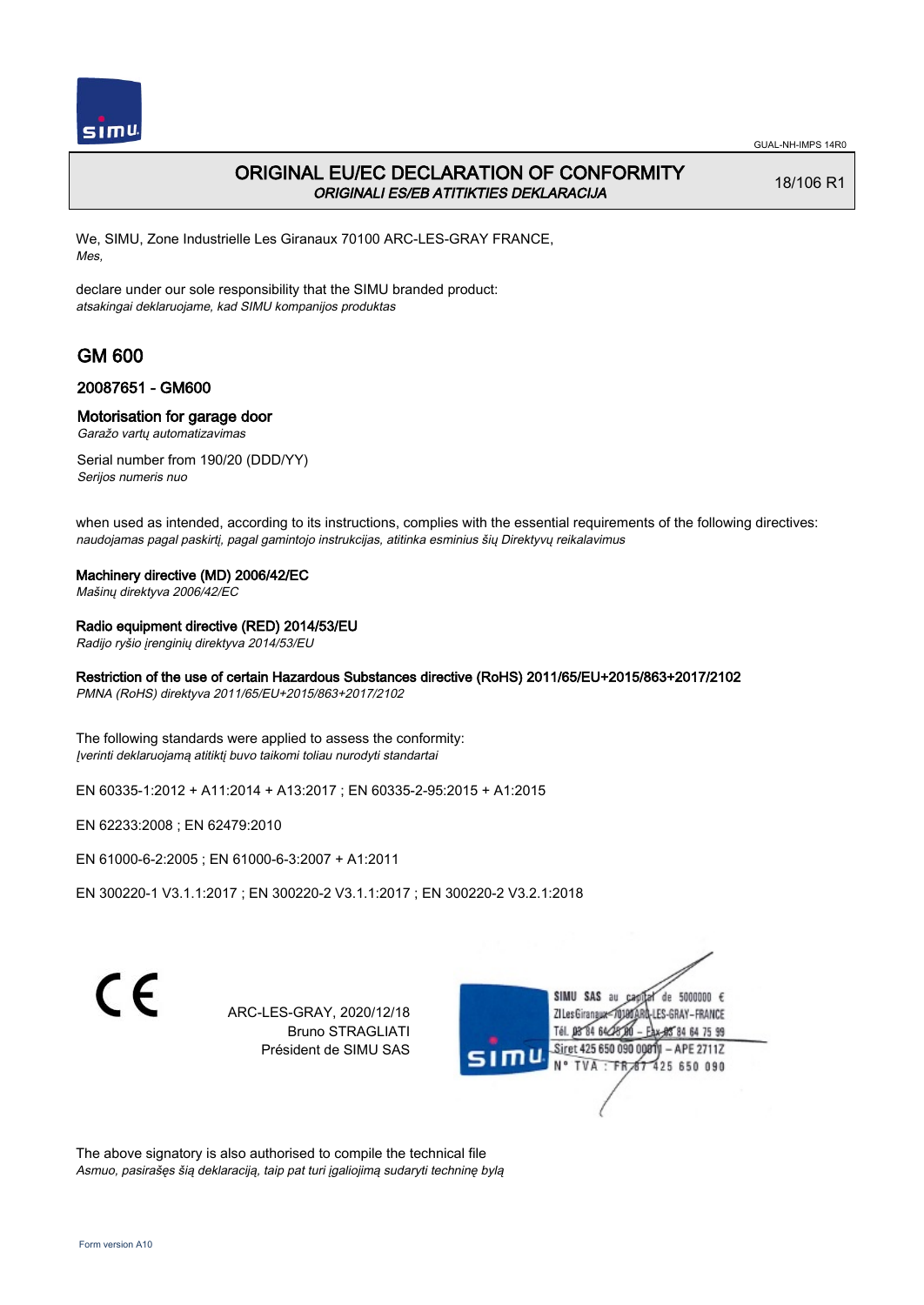

# ORIGINAL EU/EC DECLARATION OF CONFORMITY ES/EK ATBILSTĪBAS DEKLARĀCIJA

18/106 R1

We, SIMU, Zone Industrielle Les Giranaux 70100 ARC-LES-GRAY FRANCE, Mēs,

declare under our sole responsibility that the SIMU branded product: ar pilnu atbildību, apliecinām, ka SIMU zīmola produkti,

# GM 600

### 20087651 - GM600

### Motorisation for garage door

Garāžas vārtu motorizēšana

Serial number from 190/20 (DDD/YY) sērijas numurs no

when used as intended, according to its instructions, complies with the essential requirements of the following directives: ja tie tiek lietoti saskaņā ar norādījumiem, atbilst šo direktīvu pamatprasībām

### Machinery directive (MD) 2006/42/EC

Mašīnu Direktīva 2006/42/EC

Radio equipment directive (RED) 2014/53/EU

Direktīva par radioiekārtu pieejamību tirgū 2014/53/EU

#### Restriction of the use of certain Hazardous Substances directive (RoHS) 2011/65/EU+2015/863+2017/2102

RoHs Direktīva par dažādu bīstamu vielu izmantošanas ierobežošanu elektriskās un elektroniskās iekārtās 2011/65/EU+2015/863+2017/2102

The following standards were applied to assess the conformity: Atbilstības deklarācijas novērtēšanai tiek pielietoti sekojoši standarti

EN 60335‑1:2012 + A11:2014 + A13:2017 ; EN 60335‑2‑95:2015 + A1:2015

EN 62233:2008 ; EN 62479:2010

EN 61000‑6‑2:2005 ; EN 61000‑6‑3:2007 + A1:2011

EN 300220‑1 V3.1.1:2017 ; EN 300220‑2 V3.1.1:2017 ; EN 300220‑2 V3.2.1:2018

C F

ARC-LES-GRAY, 2020/12/18 Bruno STRAGLIATI Président de SIMU SAS



The above signatory is also authorised to compile the technical file Iepriekš minētā persona ir pilnvarota sastādīt tehnisko dokumentāciju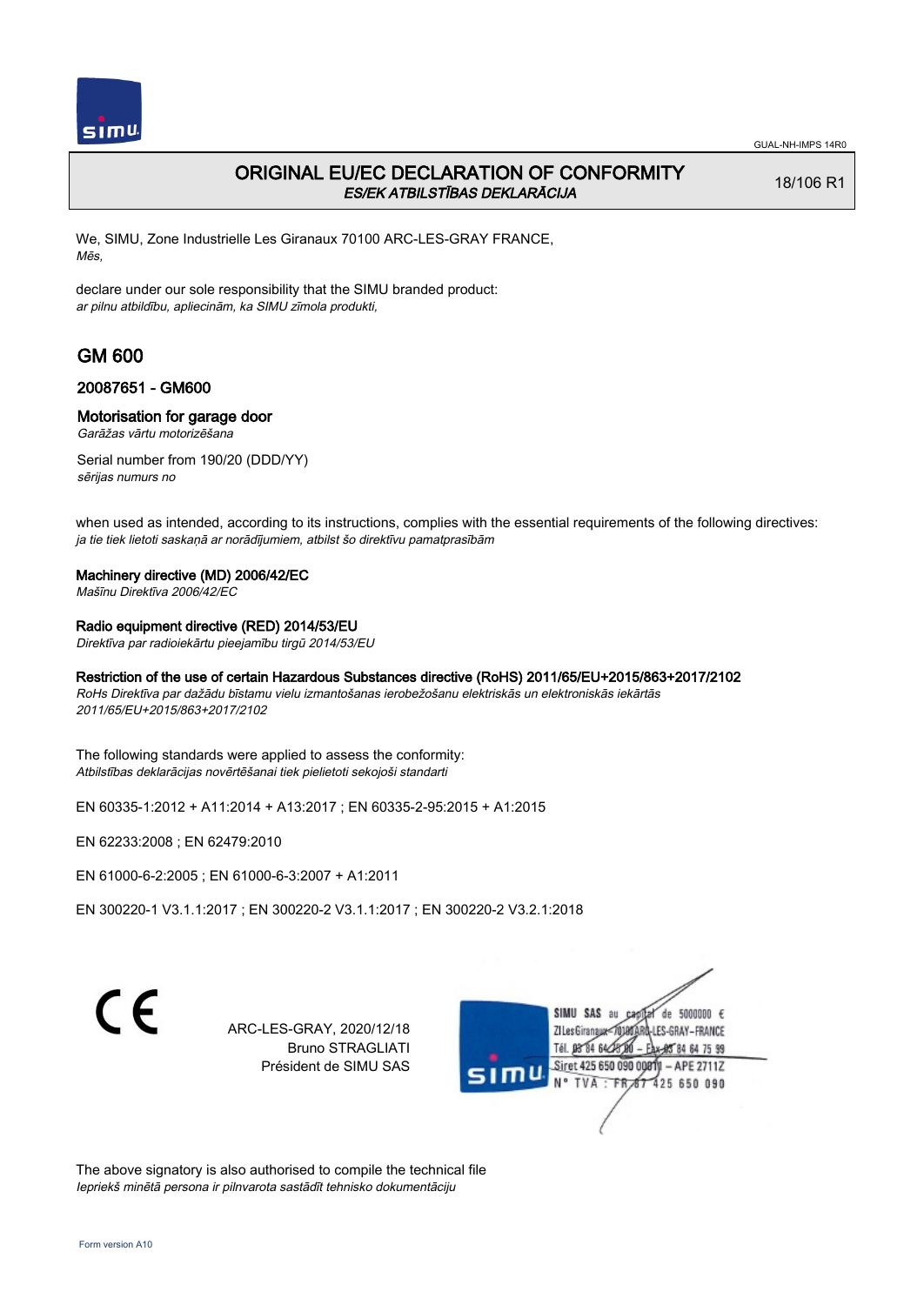

# ORIGINAL EU/EC DECLARATION OF CONFORMITY OORSPRONKELIJKE EU/EG-CONFORMITEITSVERKLARING

18/106 R1

We, SIMU, Zone Industrielle Les Giranaux 70100 ARC-LES-GRAY FRANCE, Wij,

declare under our sole responsibility that the SIMU branded product: verklaren op eigen verantwoordelijkheid dat het produkt van het SIMU

# GM 600

### 20087651 - GM600

### Motorisation for garage door

Motorisatie voor garagedeuren

Serial number from 190/20 (DDD/YY) Serienummer van

when used as intended, according to its instructions, complies with the essential requirements of the following directives: wanneer gebruikt voor de juiste toepassing voldoet aan de essentiële eisen van de volgende richtlijnen

#### Machinery directive (MD) 2006/42/EC

Machinerichtlijn 2006/42/EC

### Radio equipment directive (RED) 2014/53/EU

Richtlijn radioapparatuur 2014/53/EU

### Restriction of the use of certain Hazardous Substances directive (RoHS) 2011/65/EU+2015/863+2017/2102

RoHS Richtlijn 2011/65/EU+2015/863+2017/2102

The following standards were applied to assess the conformity: De volgende referentiestandaarden worden toegepast om de overeenstemming te evalueren

EN 60335‑1:2012 + A11:2014 + A13:2017 ; EN 60335‑2‑95:2015 + A1:2015

EN 62233:2008 ; EN 62479:2010

EN 61000‑6‑2:2005 ; EN 61000‑6‑3:2007 + A1:2011

EN 300220‑1 V3.1.1:2017 ; EN 300220‑2 V3.1.1:2017 ; EN 300220‑2 V3.2.1:2018

 $\epsilon$ 

ARC-LES-GRAY, 2020/12/18 Bruno STRAGLIATI Président de SIMU SAS

de 5000000  $\epsilon$ **ZILesGiranaux** ES-GRAY-FRANCE 84 64 75 99 Siret 425 650 090 00811 - APE 2711Z 425 650 090

The above signatory is also authorised to compile the technical file De bovengenoemde persoon is ook bevoegd om het technisch dossier samen te stellen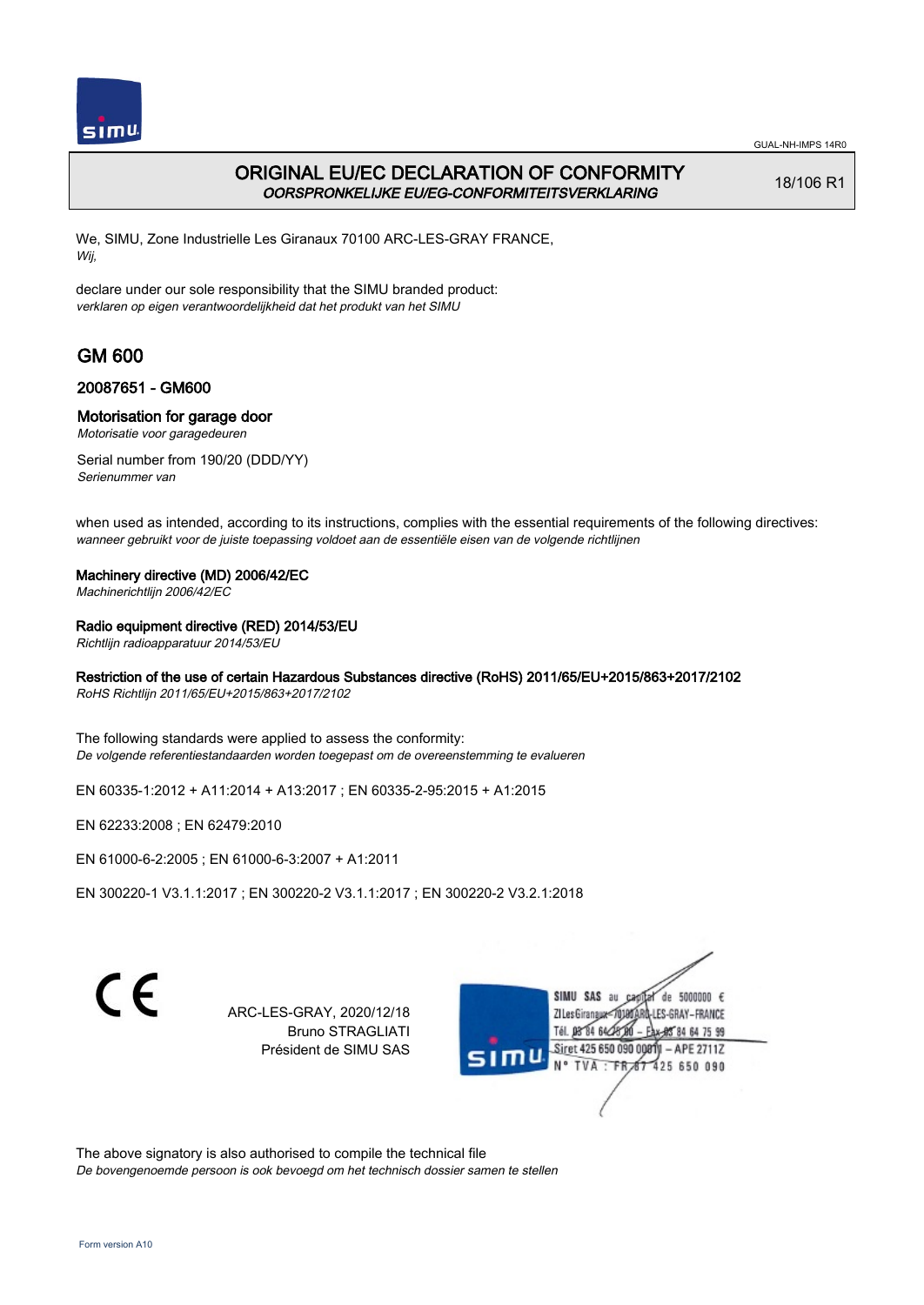

## ORIGINAL EU/EC DECLARATION OF CONFORMITY ORIGINAL EU / CE - ERKLÆRING

18/106 R1

We, SIMU, Zone Industrielle Les Giranaux 70100 ARC-LES-GRAY FRANCE, Vi,

declare under our sole responsibility that the SIMU branded product: erklærer under vårt eneansvar at SIMU merket produkt

# GM 600

### 20087651 - GM600

#### Motorisation for garage door

Motorisering for garasjeport

Serial number from 190/20 (DDD/YY) Serienummer fra

when used as intended, according to its instructions, complies with the essential requirements of the following directives: når de brukes som forutsatt, i henhold til sin instruks, i samsvar med de grunnlegende kravene i følgende direktiver

#### Machinery directive (MD) 2006/42/EC

Maskindirektivet 2006/42/EC

#### Radio equipment directive (RED) 2014/53/EU

Radioutstyr direktivet 2014/53/EU

### Restriction of the use of certain Hazardous Substances directive (RoHS) 2011/65/EU+2015/863+2017/2102

RoHS-direktivet 2011/65/EU+2015/863+2017/2102

The following standards were applied to assess the conformity: Følgende referansestandarder ble brukt for å vurdere samsvar

EN 60335‑1:2012 + A11:2014 + A13:2017 ; EN 60335‑2‑95:2015 + A1:2015

EN 62233:2008 ; EN 62479:2010

EN 61000‑6‑2:2005 ; EN 61000‑6‑3:2007 + A1:2011

EN 300220‑1 V3.1.1:2017 ; EN 300220‑2 V3.1.1:2017 ; EN 300220‑2 V3.2.1:2018

 $\epsilon$ 

ARC-LES-GRAY, 2020/12/18 Bruno STRAGLIATI Président de SIMU SAS

de 5000000  $\epsilon$ **ZILesGiranaux** ES-GRAY-FRANCE 85 84 64 75 99 Siret 425 650 090 00811 - APE 2711Z 425 650 090

The above signatory is also authorised to compile the technical file Ovennevnte underskrevet fullmakt til å utarbeide den tekniske dokumentasjonen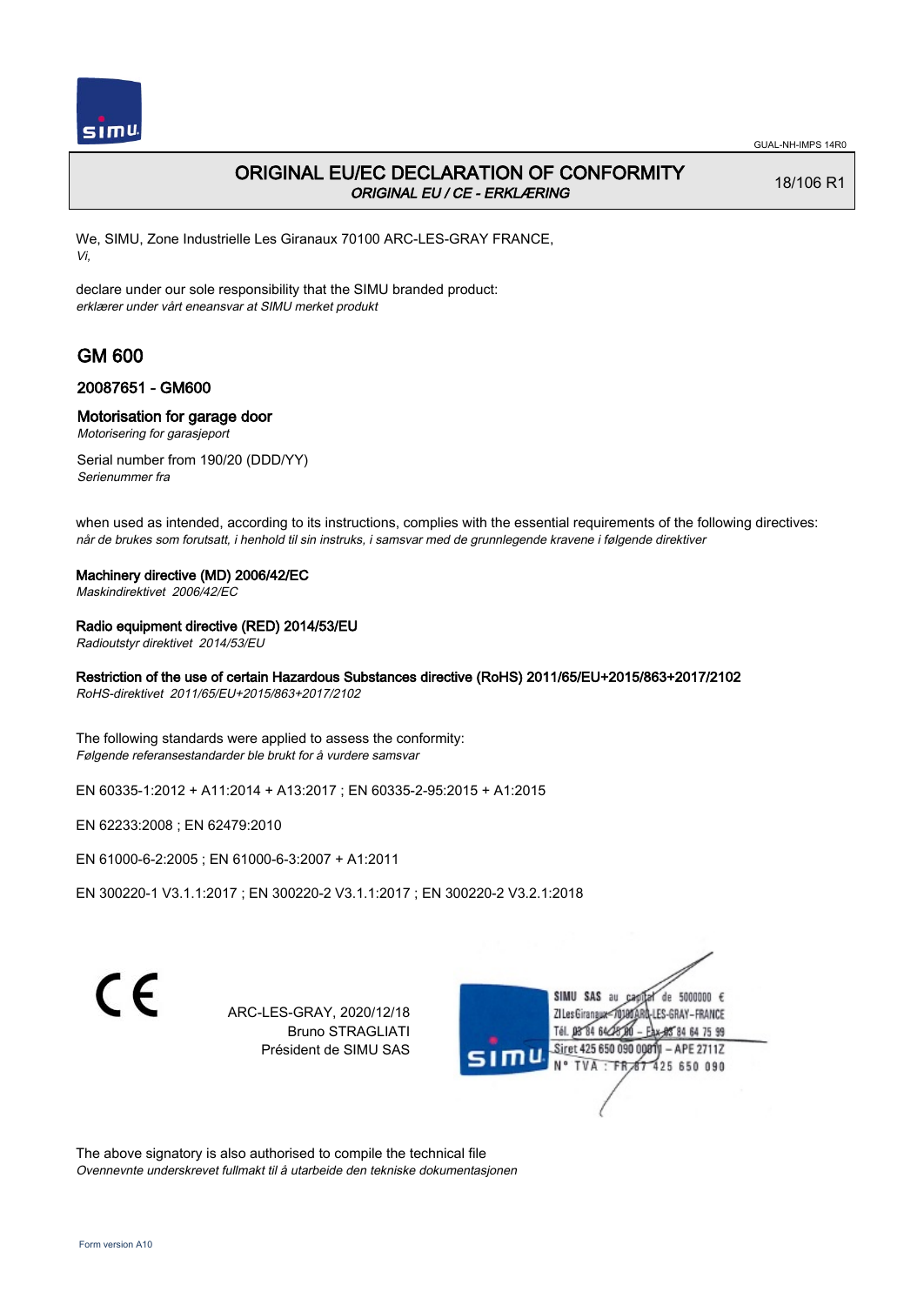

## ORIGINAL EU/EC DECLARATION OF CONFORMITY ORYGINALNA DEKLARACJA ZGODNOŚCI UE/WE

18/106 R1

We, SIMU, Zone Industrielle Les Giranaux 70100 ARC-LES-GRAY FRANCE, My,

declare under our sole responsibility that the SIMU branded product: deklarujemy z pełną odpowiedzialnością, że produkt oznaczony marką SIMU

# GM 600

### 20087651 - GM600

#### Motorisation for garage door

Wyposażenie w napęd bramy garażowej

Serial number from 190/20 (DDD/YY) z numerem seryjnym od

when used as intended, according to its instructions, complies with the essential requirements of the following directives: gdy jest używany zgodnie z przeznaczeniem i instrukcjami, spełnia podstawowe wymagania następujących Dyrektyw

#### Machinery directive (MD) 2006/42/EC

Dyrektywa maszynowa 2006/42/EC

#### Radio equipment directive (RED) 2014/53/EU

Dyrektywa o urządzeniach radiowych 2014/53/EU

### Restriction of the use of certain Hazardous Substances directive (RoHS) 2011/65/EU+2015/863+2017/2102

Dyrektywa RoHS 2011/65/EU+2015/863+2017/2102

The following standards were applied to assess the conformity: Do oceny zgodności zostały zastosowane następujące normy

EN 60335‑1:2012 + A11:2014 + A13:2017 ; EN 60335‑2‑95:2015 + A1:2015

EN 62233:2008 ; EN 62479:2010

EN 61000‑6‑2:2005 ; EN 61000‑6‑3:2007 + A1:2011

EN 300220‑1 V3.1.1:2017 ; EN 300220‑2 V3.1.1:2017 ; EN 300220‑2 V3.2.1:2018

C F

ARC-LES-GRAY, 2020/12/18 Bruno STRAGLIATI Président de SIMU SAS

de 5000000  $\epsilon$ **ZILesGiranaux** ES-GRAY-FRANCE Tél. 08 84 64 2 85 84 64 75 99 Siret 425 650 090 00811 - APE 2711Z 425 650 090 **TVA** 

The above signatory is also authorised to compile the technical file Osoba wskazana powyżej jest również upoważniony do przygotowania dokumentacji technicznej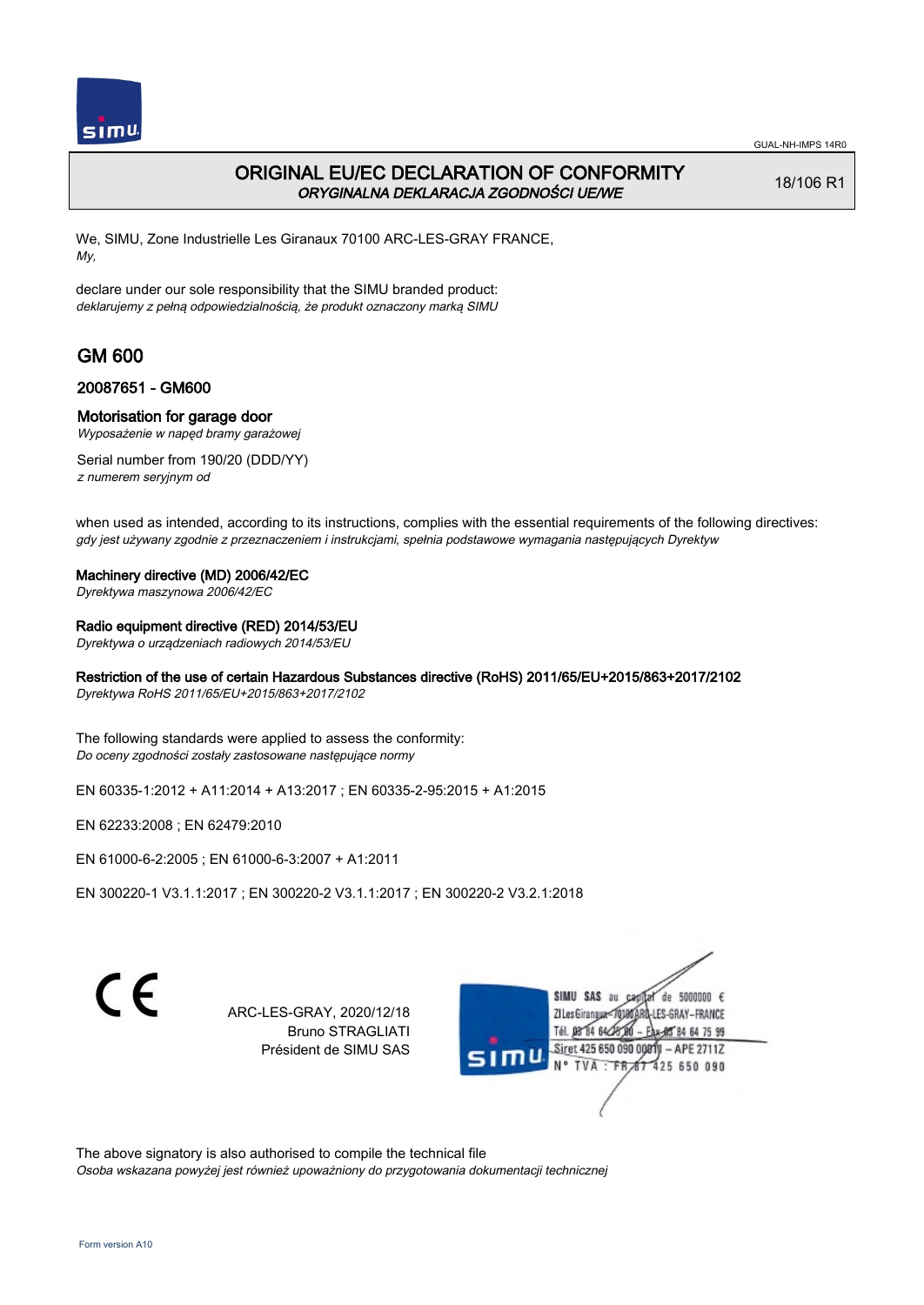

## ORIGINAL EU/EC DECLARATION OF CONFORMITY DECLARAÇÃO UE/CE DE CONFORMIDADE ORIGINAL

18/106 R1

We, SIMU, Zone Industrielle Les Giranaux 70100 ARC-LES-GRAY FRANCE, Nós,

declare under our sole responsibility that the SIMU branded product: declaramos sob nossa única responsabilidade que o dispositivo marca SIMU

# GM 600

#### 20087651 - GM600

### Motorisation for garage door

Motorização para porta de garagem

Serial number from 190/20 (DDD/YY) Número de série desde

when used as intended, according to its instructions, complies with the essential requirements of the following directives: Quando utilizado de acordo com sua a aplicação, segundo as suas instruções, cumpre os requisitos essenciais das seguintes diretivas

#### Machinery directive (MD) 2006/42/EC

Diretiva Máquinas 2006/42/EC

#### Radio equipment directive (RED) 2014/53/EU

Diretiva equipamentos de rádio 2014/53/EU

### Restriction of the use of certain Hazardous Substances directive (RoHS) 2011/65/EU+2015/863+2017/2102

Diretiva RoHS 2011/65/EU+2015/863+2017/2102

The following standards were applied to assess the conformity: As normas de referência apresentadas em seguida foram aplicadas para avaliar a conformidade

EN 60335‑1:2012 + A11:2014 + A13:2017 ; EN 60335‑2‑95:2015 + A1:2015

EN 62233:2008 ; EN 62479:2010

EN 61000‑6‑2:2005 ; EN 61000‑6‑3:2007 + A1:2011

EN 300220‑1 V3.1.1:2017 ; EN 300220‑2 V3.1.1:2017 ; EN 300220‑2 V3.2.1:2018

 $\epsilon$ 

ARC-LES-GRAY, 2020/12/18 Bruno STRAGLIATI Président de SIMU SAS

de 5000000  $\epsilon$ **ZILes Giranaux** ES-GRAY-FRANCE 84 64 75 99 Siret 425 650 090 00811 - APE 2711Z 425 650 090

The above signatory is also authorised to compile the technical file A pessoa nomeada acima também está autorizada a compilar o processo técnico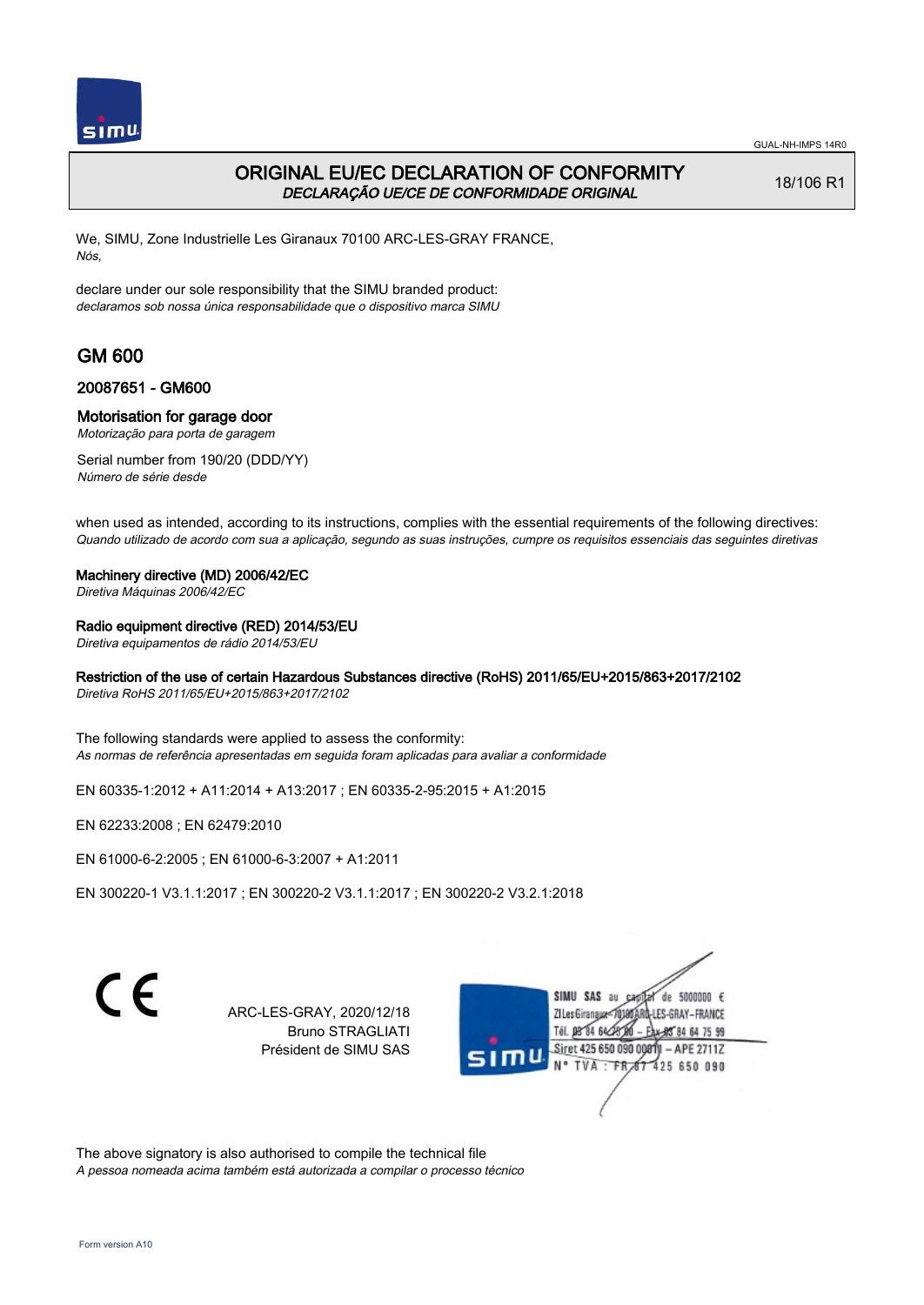

# ORIGINAL EU/EC DECLARATION OF CONFORMITY ORIGINAL EU/EC DECLARAIE DE CONFORMITATE

18/106 R1

We, SIMU, Zone Industrielle Les Giranaux 70100 ARC-LES-GRAY FRANCE, Noi,

declare under our sole responsibility that the SIMU branded product: declarăm pe propria răspundere că produsele marca SIMU

# GM 600

### 20087651 - GM600

### Motorisation for garage door

Motorizare pentru uă de garaj

Serial number from 190/20 (DDD/YY) Numărul de serie din

when used as intended, according to its instructions, complies with the essential requirements of the following directives: utilizate conform destinaiei lor, aa cum este descris în manualul de utilizare, sunt în conformitate cu cerinele eseniale ale următoarelor directive

### Machinery directive (MD) 2006/42/EC

Directiva privind echipamentele tehnice 2006/42/EC

### Radio equipment directive (RED) 2014/53/EU

Directiva privind echipamentele radio 2014/53/EU

### Restriction of the use of certain Hazardous Substances directive (RoHS) 2011/65/EU+2015/863+2017/2102

Directiva RoHS 2011/65/EU+2015/863+2017/2102

The following standards were applied to assess the conformity: Următoarele standarde de referină au fost aplicate pentru respectarea conformităii

EN 60335‑1:2012 + A11:2014 + A13:2017 ; EN 60335‑2‑95:2015 + A1:2015

EN 62233:2008 ; EN 62479:2010

EN 61000‑6‑2:2005 ; EN 61000‑6‑3:2007 + A1:2011

EN 300220‑1 V3.1.1:2017 ; EN 300220‑2 V3.1.1:2017 ; EN 300220‑2 V3.2.1:2018

C F

ARC-LES-GRAY, 2020/12/18 Bruno STRAGLIATI Président de SIMU SAS



The above signatory is also authorised to compile the technical file Semnatarul de mai sus este, de asemenea, autorizat să întocmească dosarul tehnic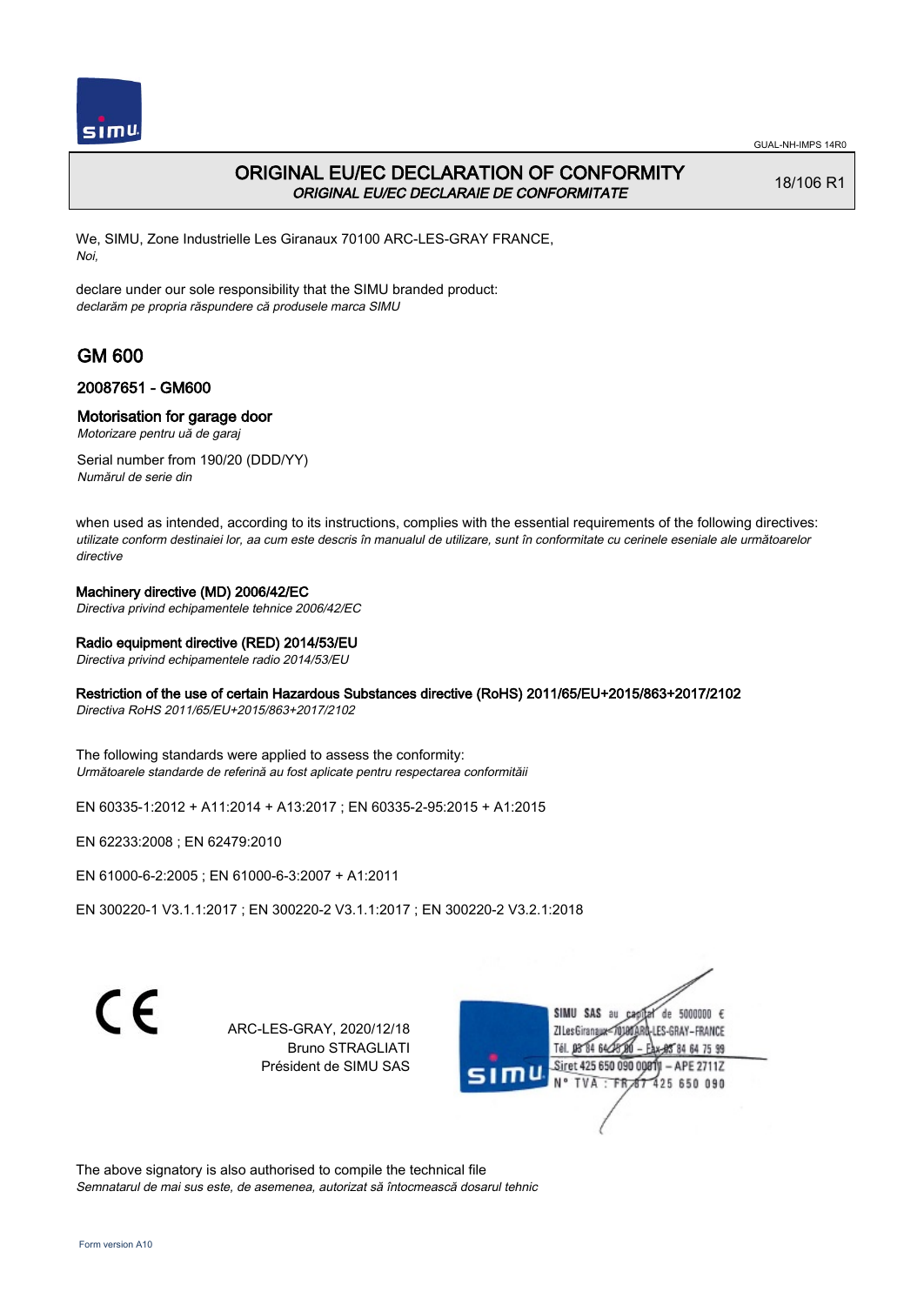

# ORIGINAL EU/EC DECLARATION OF CONFORMITY ORIGINAL EU/EG-FÖRSÄKRAN OM ÖVERENSSTÄMMELSE

18/106 R1

We, SIMU, Zone Industrielle Les Giranaux 70100 ARC-LES-GRAY FRANCE, Vi,

declare under our sole responsibility that the SIMU branded product: försäkrar på eget ansvar att produkten av varumärket SIMU

# GM 600

### 20087651 - GM600

### Motorisation for garage door

Motorisering för garageport

Serial number from 190/20 (DDD/YY) Serienumret från

when used as intended, according to its instructions, complies with the essential requirements of the following directives: uppfyller de grundläggande kraven i följande direktiv när den används på det sätt som avses, i enlighet med bruksanvisningen

### Machinery directive (MD) 2006/42/EC

Maskindirektivet 2006/42/EC

### Radio equipment directive (RED) 2014/53/EU

Direktivet om radioutrustning 2014/53/EU

### Restriction of the use of certain Hazardous Substances directive (RoHS) 2011/65/EU+2015/863+2017/2102

RoHS-direktivet 2011/65/EU+2015/863+2017/2102

The following standards were applied to assess the conformity: Följande referensnormer har tillämpats för att göra en bedömning av överensstämmelsen

EN 60335‑1:2012 + A11:2014 + A13:2017 ; EN 60335‑2‑95:2015 + A1:2015

EN 62233:2008 ; EN 62479:2010

EN 61000‑6‑2:2005 ; EN 61000‑6‑3:2007 + A1:2011

EN 300220‑1 V3.1.1:2017 ; EN 300220‑2 V3.1.1:2017 ; EN 300220‑2 V3.2.1:2018

 $\epsilon$ 

ARC-LES-GRAY, 2020/12/18 Bruno STRAGLIATI Président de SIMU SAS

de 5000000  $\epsilon$ **ZILesGiranaua** ES-GRAY-FRANCE 84 64 75 99 Siret 425 650 090 00811 - APE 2711Z 425 650 090 **TVA** 

The above signatory is also authorised to compile the technical file Den person som anges ovan är också behörig att ställa samman den tekniska dokumentationen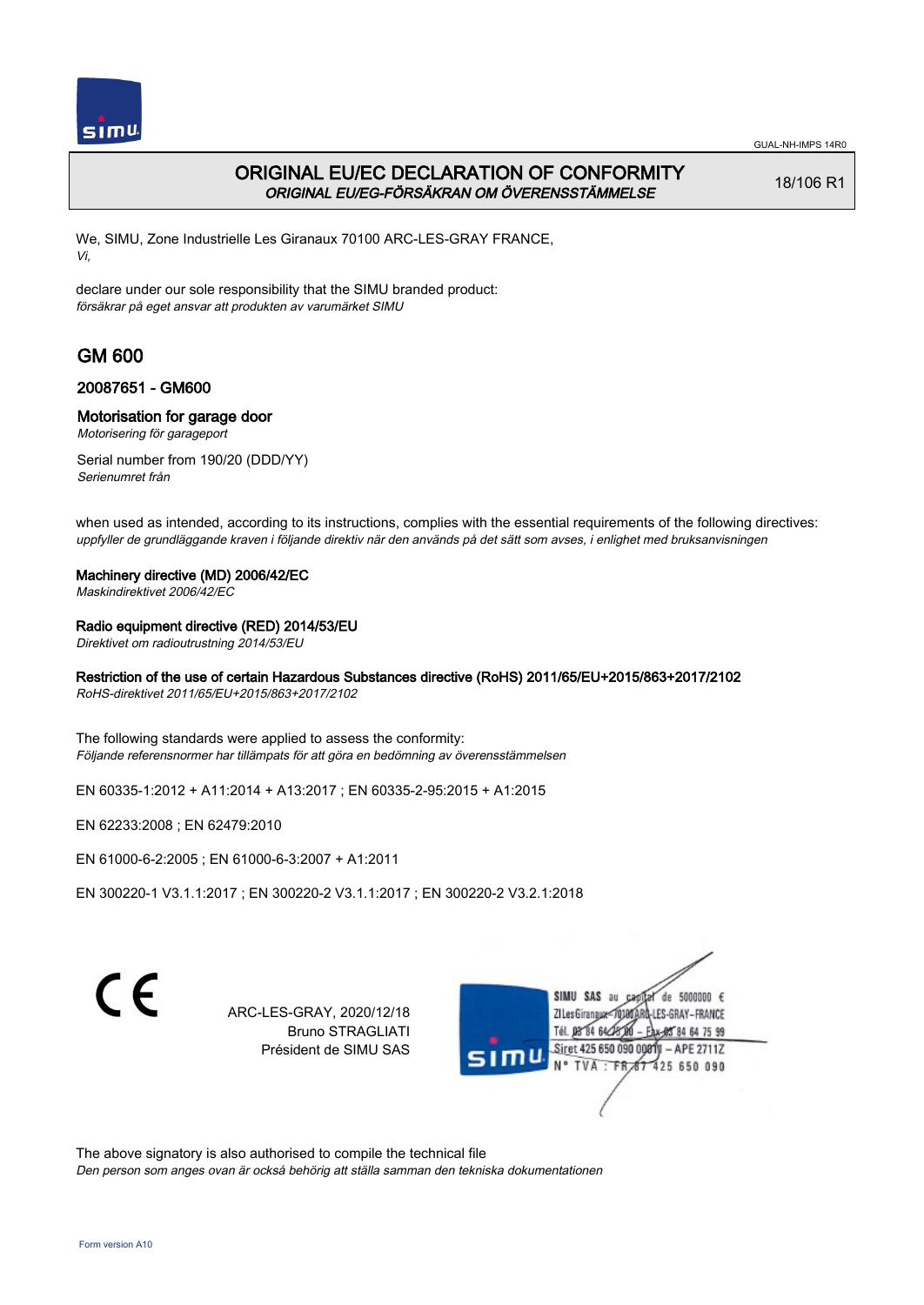

# ORIGINAL EU/EC DECLARATION OF CONFORMITY ORIGINÁLNE VYHLÁSENIE EU/ES O ZHODE

18/106 R1

We, SIMU, Zone Industrielle Les Giranaux 70100 ARC-LES-GRAY FRANCE, My,

declare under our sole responsibility that the SIMU branded product: vyhlasujeme na svoju výlučnú zodpovednosť, že výrobok značky SIMU

# GM 600

### 20087651 - GM600

### Motorisation for garage door

Pohon pre garážové brány

Serial number from 190/20 (DDD/YY) Seriové číslo od

when used as intended, according to its instructions, complies with the essential requirements of the following directives: ak je používaný v súlade s účelom použitia a s návodom, spĺňa základné požiadavky týchto smerníc

#### Machinery directive (MD) 2006/42/EC

Smernica o strojových zariadeniach 2006/42/EC

#### Radio equipment directive (RED) 2014/53/EU

Smernica o sprístupňovaniu rádiových zariadení na trhu 2014/53/EU

#### Restriction of the use of certain Hazardous Substances directive (RoHS) 2011/65/EU+2015/863+2017/2102

Smernica o obmedzení používania určitých nebezpečných látok v elektrických a elektronických zariadeniach 2011/65/EU+2015/863+2017/2102

The following standards were applied to assess the conformity: Pre posúdenie zhody boli použité následujúce normy

EN 60335‑1:2012 + A11:2014 + A13:2017 ; EN 60335‑2‑95:2015 + A1:2015

EN 62233:2008 ; EN 62479:2010

EN 61000‑6‑2:2005 ; EN 61000‑6‑3:2007 + A1:2011

EN 300220‑1 V3.1.1:2017 ; EN 300220‑2 V3.1.1:2017 ; EN 300220‑2 V3.2.1:2018

C F

ARC-LES-GRAY, 2020/12/18 Bruno STRAGLIATI Président de SIMU SAS



The above signatory is also authorised to compile the technical file uvedená osoba je tiež osoba zodpovedná za vypracovanie technickej dokumentácie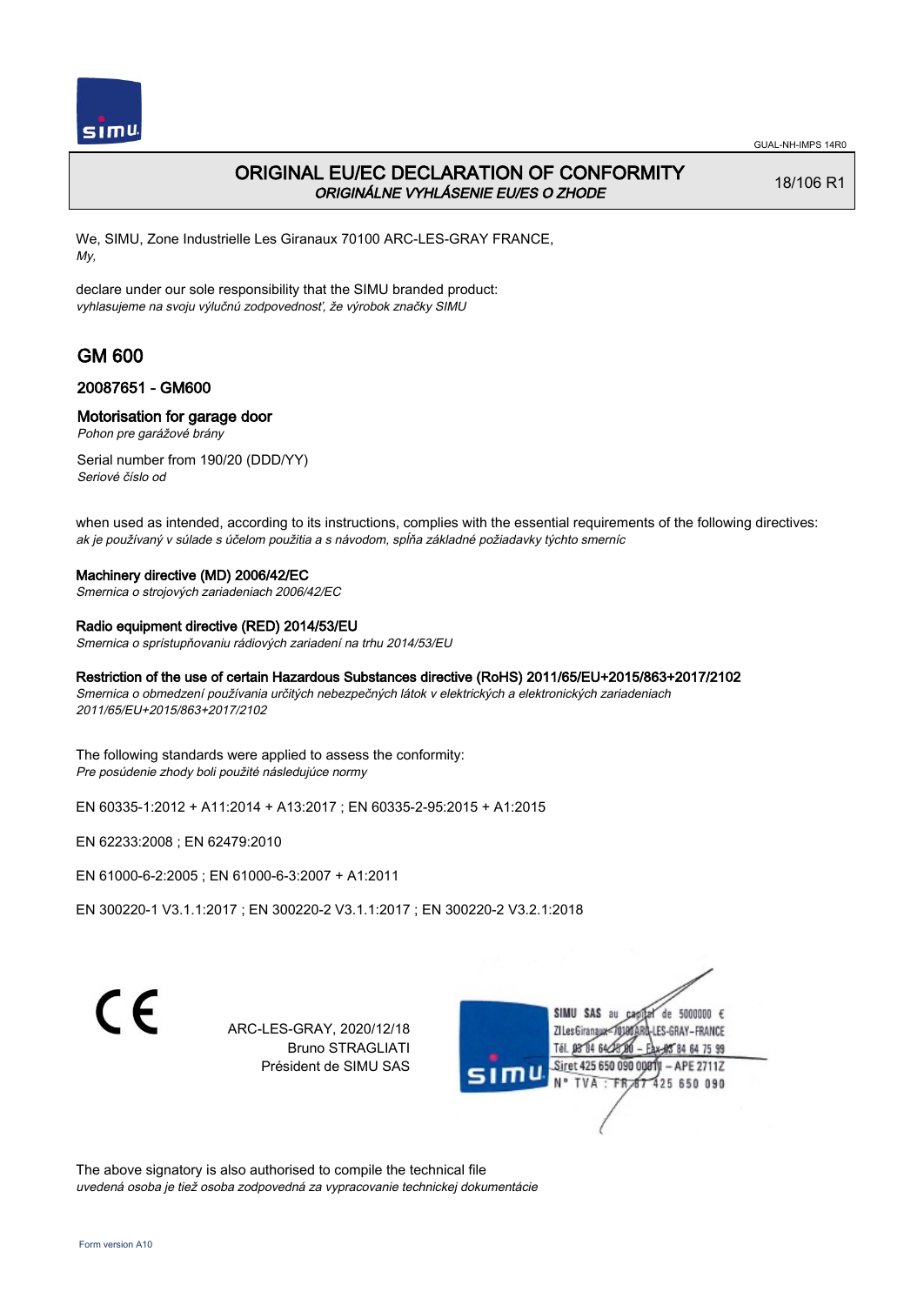

## ORIGINAL EU/EC DECLARATION OF CONFORMITY IZJAVA O SKLADNOSTI / IZJAVA O LASTNOSTIH

18/106 R1

We, SIMU, Zone Industrielle Les Giranaux 70100 ARC-LES-GRAY FRANCE, Mi,

declare under our sole responsibility that the SIMU branded product: S polno odgovornostjo izjavljamo, da izdelki blagovne znamke SIMU

# GM 600

### 20087651 - GM600

#### Motorisation for garage door

Motorizacija garažnih vrat

Serial number from 190/20 (DDD/YY) 'Serijska številka

when used as intended, according to its instructions, complies with the essential requirements of the following directives: ko se uporabljajo v skladu z namembnostjo in navodili, ustrezajo bistvenim zahtevam naslednjih direktiv

#### Machinery directive (MD) 2006/42/EC

Direktiva o strojih 2006/42/EC

#### Radio equipment directive (RED) 2014/53/EU

Ditrektiva o Radijski opremi 2014/53/EU

### Restriction of the use of certain Hazardous Substances directive (RoHS) 2011/65/EU+2015/863+2017/2102

Direktiva RoHS 2011/65/EU+2015/863+2017/2102

The following standards were applied to assess the conformity: Za preverjanje skladnosti so bili uporabljeni naslednji standardi

EN 60335‑1:2012 + A11:2014 + A13:2017 ; EN 60335‑2‑95:2015 + A1:2015

EN 62233:2008 ; EN 62479:2010

EN 61000‑6‑2:2005 ; EN 61000‑6‑3:2007 + A1:2011

EN 300220‑1 V3.1.1:2017 ; EN 300220‑2 V3.1.1:2017 ; EN 300220‑2 V3.2.1:2018

 $\epsilon$ 

ARC-LES-GRAY, 2020/12/18 Bruno STRAGLIATI Président de SIMU SAS

de 5000000  $\epsilon$ **ZILesGiranaux** ES-GRAY-FRANCE 85 84 64 75 99 Siret 425 650 090 00811 - APE 2711Z 425 650 090

The above signatory is also authorised to compile the technical file Podpisnik, naveden zgoraj, je pooblaščen tudi za pripravo tehnične dokumentacije